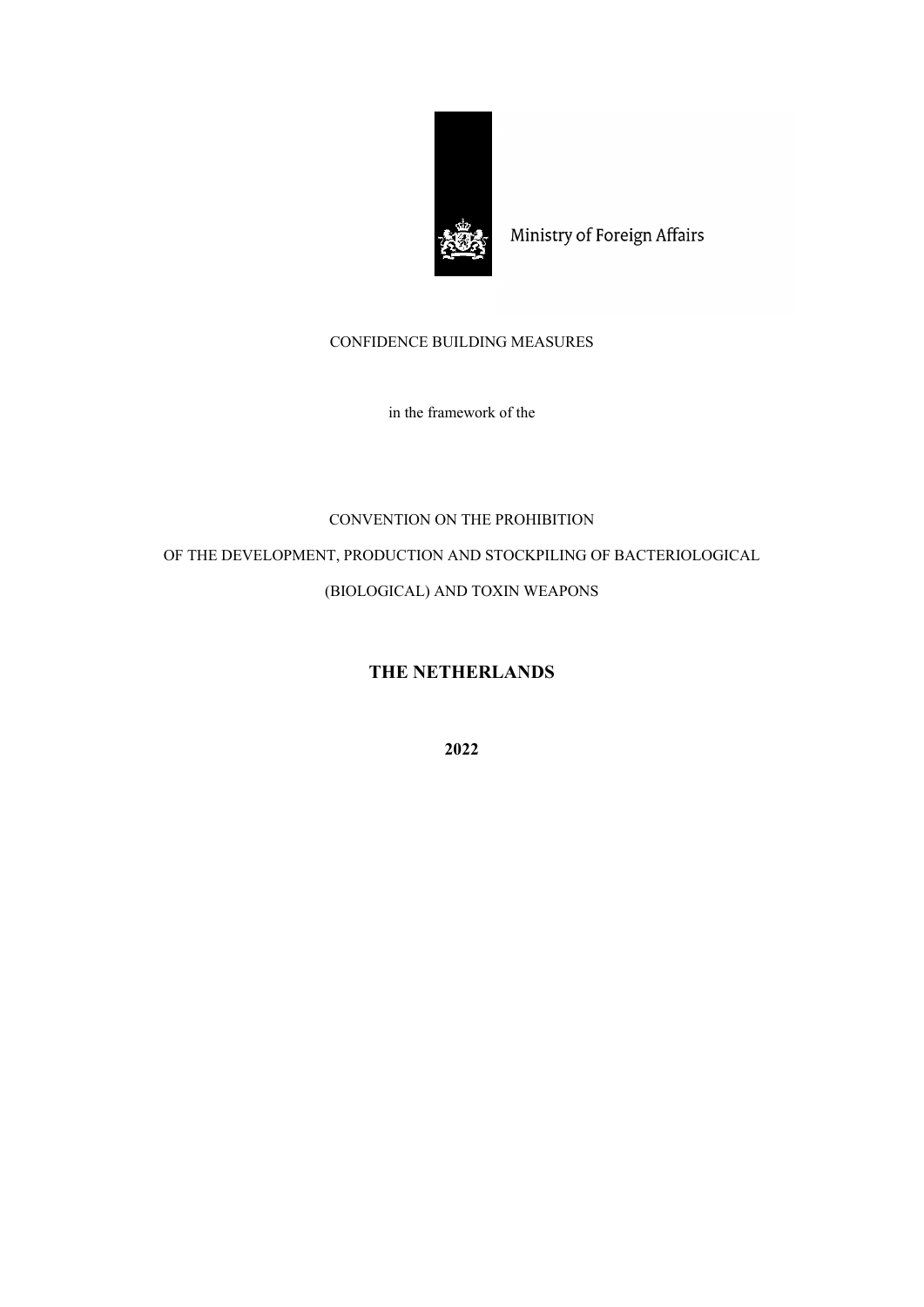## **Introduction**

This report contains the contribution of the Netherlands to the Confidence Building Measures information exchange for the Biological and Toxin Weapons Convention. Over the past few years, the Netherlands Ministry of Foreign Affairs has endeavoured to consolidate the information gathering process by strengthening ties with other government departments, research institutions and private companies.

We are pleased to inform State Parties that we can agree to have the attached information published on a public website for information purposes. We encourage other State Parties to do the same, in order to increase mutual trust and confidence.

Date: April 2022

State Party to the Convention: The Kingdom of the Netherlands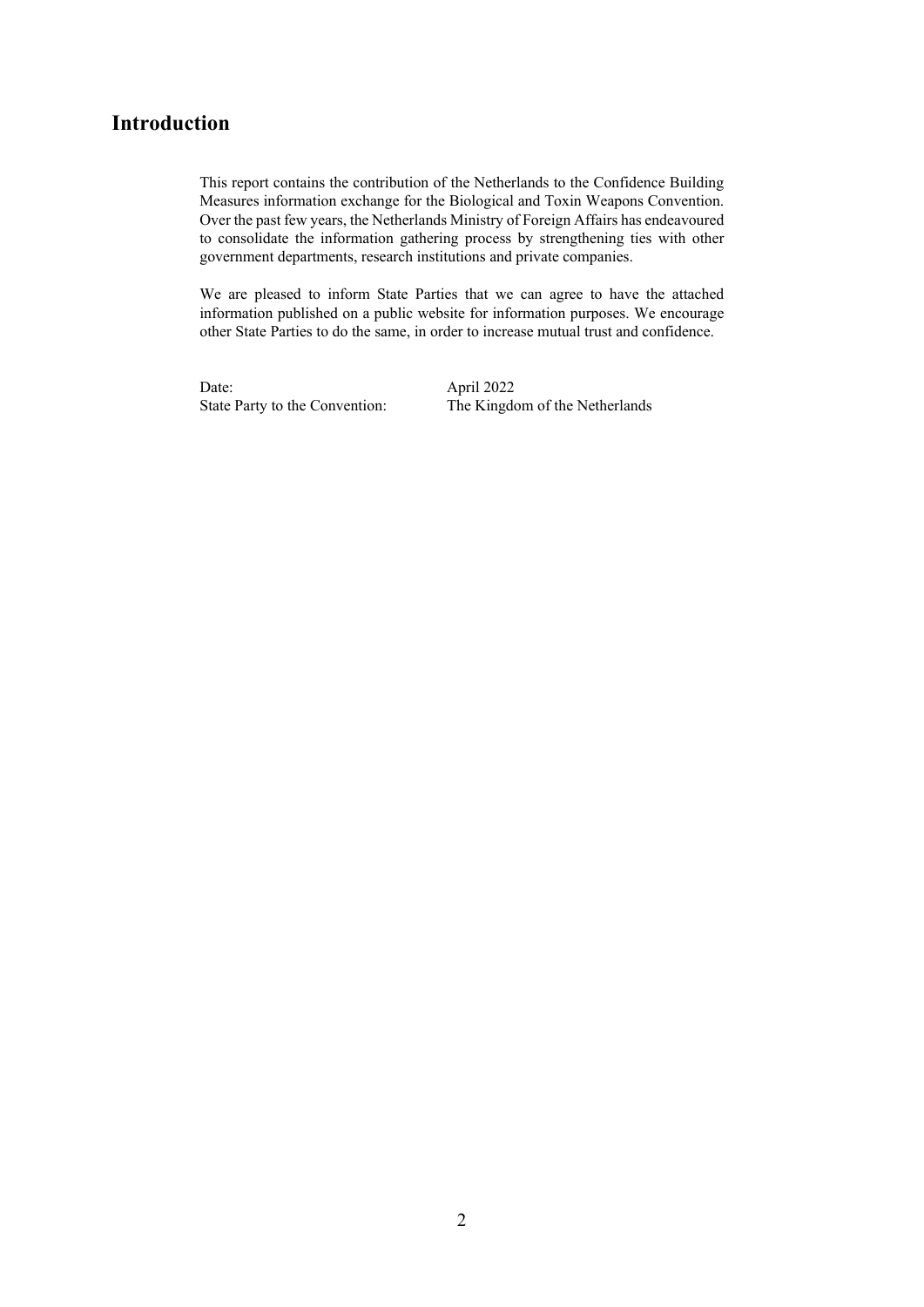# **Index**

## **2022 CBM Report of the Netherlands to the United Nations Office for Disarmament Affairs covering data for 2021**

Pursuant to the procedural modalities agreed upon at the Second Review Conference (1986) of the Biological and Toxin Weapons Convention, relating to the exchange of Confidence-Building Measures (CBMs), the Netherlands submits the information specified below.

# Table of Content

|          | 2022 CBM Report of the Netherlands to the United Nations Office  Error! Bookmark not defined.               |  |
|----------|-------------------------------------------------------------------------------------------------------------|--|
|          |                                                                                                             |  |
|          | Revised forms for the submission of the Confidence-Building Measures  Error! Bookmark not defined.          |  |
|          |                                                                                                             |  |
|          |                                                                                                             |  |
| Part 1   | Exchange of data on research centres and laboratories Error! Bookmark not defined.                          |  |
|          |                                                                                                             |  |
|          |                                                                                                             |  |
| Part 2   | : Exchange of information on national biological defence research and development programmes                |  |
|          | Error! Bookmark not defined.                                                                                |  |
|          |                                                                                                             |  |
|          | National biological defence research and development programmes Declaration Error! Bookmark not             |  |
| defined. |                                                                                                             |  |
|          |                                                                                                             |  |
|          | National biological defence research and development programmes  Error! Bookmark not defined.               |  |
|          |                                                                                                             |  |
|          | National biological defence research and development programmes  Error! Bookmark not defined.               |  |
|          |                                                                                                             |  |
|          | Exchange of information on outbreaks of infectious diseases and similar occurrences caused by toxins Error! |  |
|          | Bookmark not defined.                                                                                       |  |
|          | Form B Information on outbreaks of infectious diseases and similar occurrences that seem to deviate from    |  |
|          |                                                                                                             |  |
|          |                                                                                                             |  |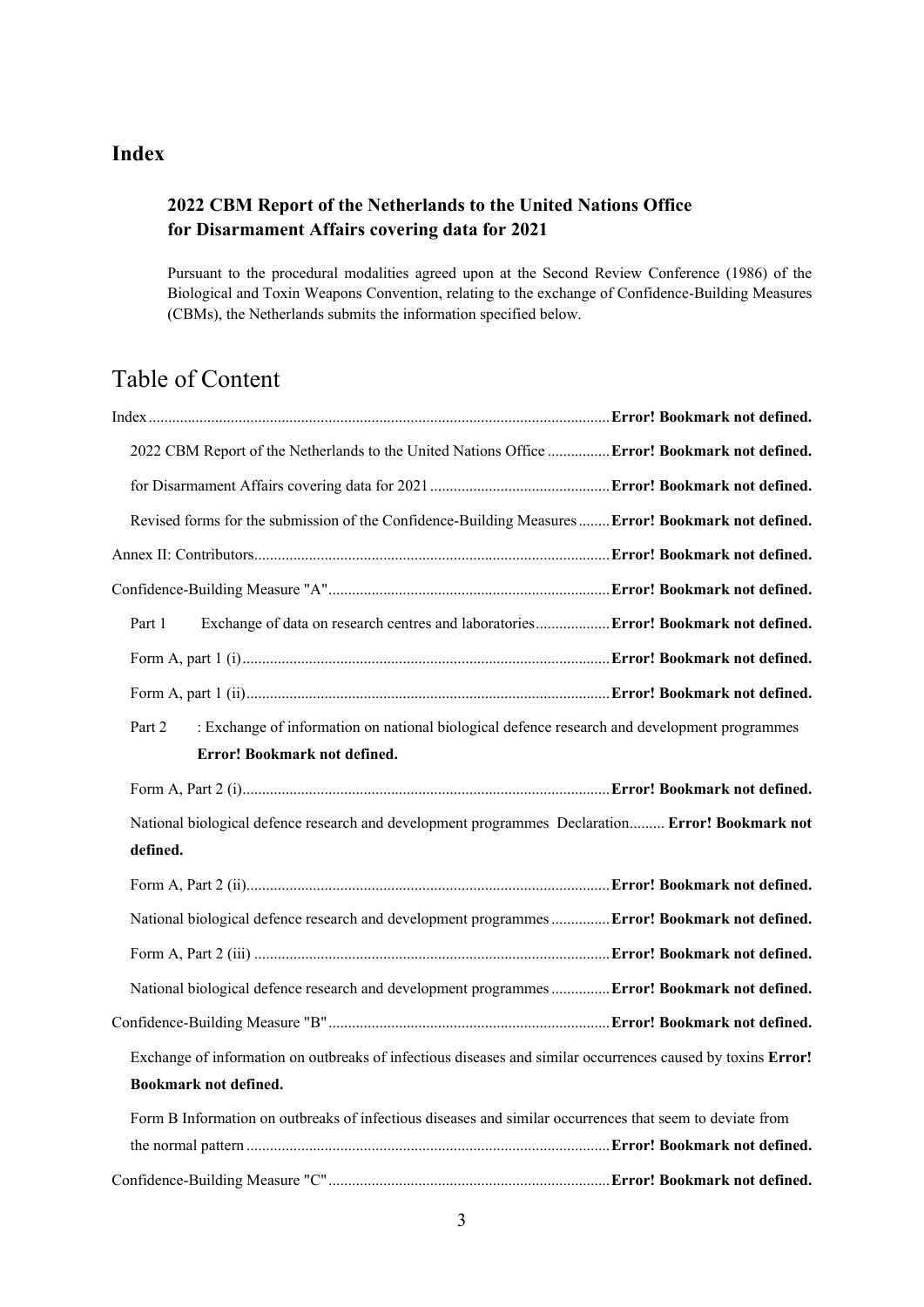| Encouragement of publication of results and promotion of use of knowledge. Error! Bookmark not defined.     |  |
|-------------------------------------------------------------------------------------------------------------|--|
|                                                                                                             |  |
|                                                                                                             |  |
|                                                                                                             |  |
| Declaration of past activities in offensive and/or defensive biological research and development programmes |  |
|                                                                                                             |  |
|                                                                                                             |  |
|                                                                                                             |  |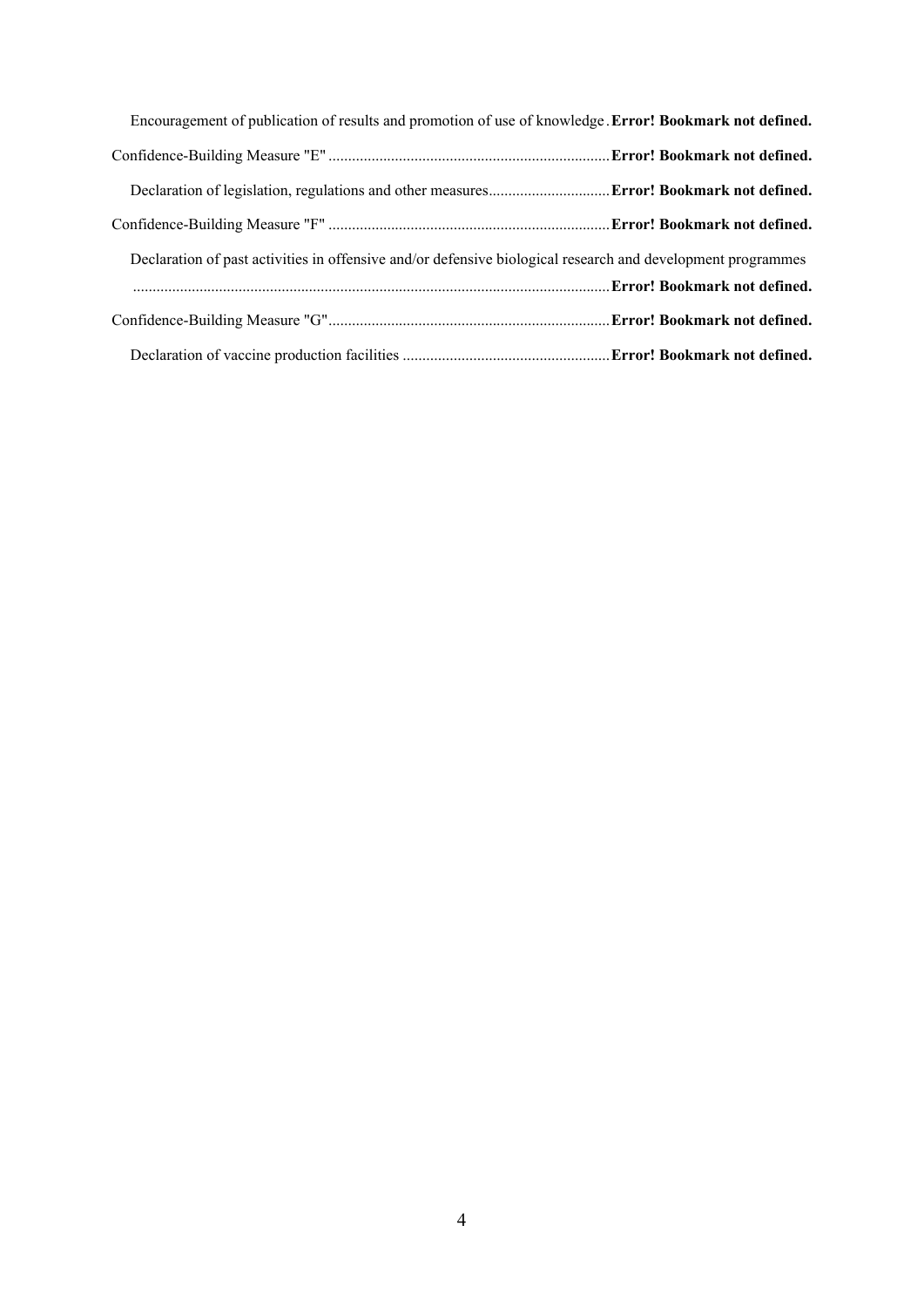## **Annex I: Form "0"**

## **Revised forms for the submission of the Confidence-Building Measures**

At the Third Review Conference it was agreed that all States Parties present the following declaration, later amended by the Seventh Review Conference:

### **Declaration form on Nothing to Declare or Nothing New to Declare for use in the information exchange**

| Measure         | Nothing to declare | Nothing<br>new to<br>declare | Year of last<br>declaration<br>if nothing<br>${\rm to}$<br>new<br>declare |
|-----------------|--------------------|------------------------------|---------------------------------------------------------------------------|
| A, part 1       |                    |                              |                                                                           |
| A, part 2 (i)   |                    |                              |                                                                           |
| A, part 2 (ii)  |                    |                              |                                                                           |
| A, part 2 (iii) |                    |                              |                                                                           |
| $\, {\bf B}$    |                    |                              |                                                                           |
| $\mathbf C$     |                    |                              |                                                                           |
| ${\bf E}$       |                    | $\mathbf X$                  | 2021                                                                      |
| ${\bf F}$       |                    | $\mathbf X$                  | 2011                                                                      |
| ${\bf G}$       |                    |                              |                                                                           |

Date: April 15, 2022

State Party to the Convention: The Kingdom of the Netherlands Date of ratification/accession to the Convention: 22 June 1981 National point of contact: Roos van Keulen +31650183558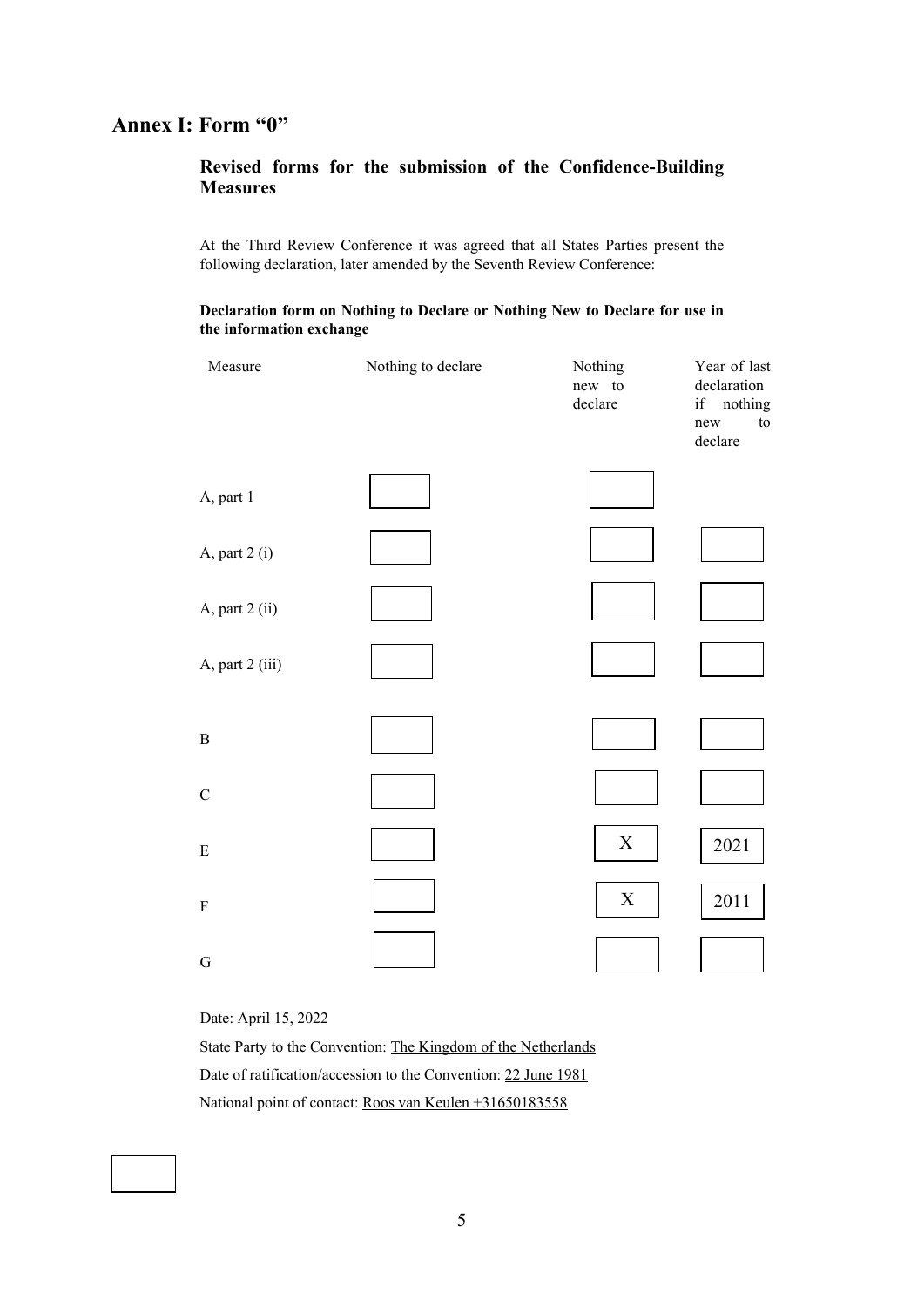## **Annex II: Contributors**

The organizations and companies stated in the table below (in alphabetical order), have contributed to the Netherlands CBM Report 2021 by filling out and returning the forms specified below.

| <b>Governmental Organisations / Public Institutions</b><br><b>Abbreviations</b> |             | <b>Forms</b> |             |
|---------------------------------------------------------------------------------|-------------|--------------|-------------|
|                                                                                 |             |              |             |
| Erasmus Medical Center Rotterdam, Laboratory for Infectious                     | <b>EUR</b>  |              | B, C, G     |
| <b>Diseases</b>                                                                 |             |              |             |
| Ministry of Agriculture, Nature and Food Quality                                | <b>LNV</b>  |              | B, E        |
| Food and Consumers Product Safety Authority                                     |             | <b>NVWA</b>  | B           |
| Wageningen Bioveterinary Reseach                                                |             | <b>WBVR</b>  | C, G        |
| Ministry of Defence                                                             | <b>DEF</b>  |              | A (part 2)  |
|                                                                                 |             |              | C, E, F     |
| Ministry of Health, Welfare and Sport                                           | VWS         |              | C, E        |
| Ministry of Infrastructure and Water Management                                 | 1&W         |              | C, E        |
| Ministry of Social Affairs and Employment                                       | <b>SZW</b>  |              | E           |
| National Institute for Public Health and the Environment                        | <b>RIVM</b> |              | A (part 1), |
|                                                                                 |             |              | B, C, E     |
| TNO Defence, Security and Safety                                                | <b>TNO</b>  |              | A, C, E, F  |

| <b>Companies</b>                                                               | <b>Forms</b> |
|--------------------------------------------------------------------------------|--------------|
| Abbott Biologicals B.V.                                                        | G            |
| Bilthoven Biologicals B.V.                                                     | G            |
| Boehringer Ingelheim Animal Health Netherlands B.V. (formerly Merial Lelystad) | C, G         |
| Intervet International B.V. / MSD Animal Health                                | C, G         |
| Janssen Vaccines & Prevention (formerly Janssen / Crucell Holland B.V.)        | C, G         |
| Patheon Biologics B.V.                                                         | G            |
| Wacker Biotech B.V. (formerly SynCo Bio Partners B.V.)                         | C, G         |

The following report is a compilation of these CBM returns. The report is compiled in accordance with the order as to be found in Annex 1 (see page 4).

### **Active promotion of contacts**

The Third Review Conference agreed that States parties continue to implement the following:

"Active promotion of contacts between scientists, other experts and facilities engaged in biological research directly related to the Convention, including exchanges and visits for joint research on a mutually agreed basis".

In order to actively promote professional contacts between scientists, joint research projects and other activities aimed at preventing or reducing the occurrence of ambiguities, doubts and suspicions and at improving international cooperation in the field of peaceful bacteriological (biological) activities, the Seventh Review Conference encouraged States parties to share forward looking information, to the extent possible,

- on planned international conferences, seminars, symposia and similar events dealing with biological research directly related to the Convention, and
- on other opportunities for exchange of scientists, joint research or other measures to promote contacts between scientists engaged in biological research directly related to the Convention, including through the Implementation Support Unit (ISU) within the United Nations Office for Disarmament Affairs.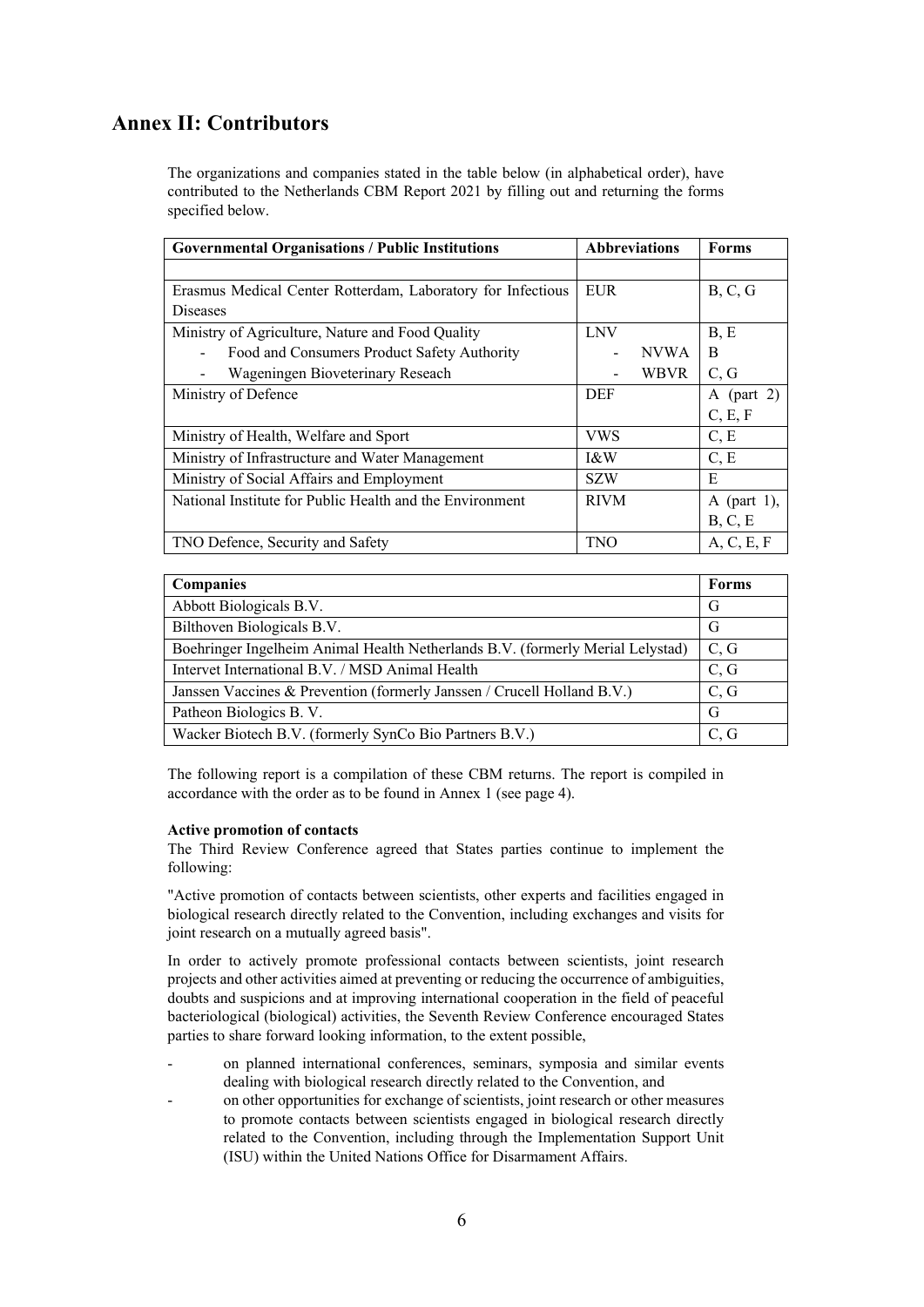## **Confidence-Building Measure "A"**

### **Part 1 Exchange of data on research centres and laboratories**

At the Third Review Conference it was agreed that States Parties continue to implement the following:

"Exchange of data, including name, location, scope and general description of activities, on research centres and laboratories that meet very high national or international safety standards established for handling, for permitted purposes, biological materials that pose a high individual and community risk or specialize in permitted biological activities directly related to the Convention."

### **Modalities**

The Third Review Conference agreed on the following, later amended by the Seventh Review Conference:

Data should be provided by States Parties on each facility, within their territory or under their jurisdiction or control anywhere, which has any maximum containment laboratories meeting those criteria for such maximum containment laboratories as specified in the latest edition of the WHO<sup>[1](#page-6-0)</sup> Laboratory Biosafety Manual and/or OIE<sup>[2](#page-6-1)</sup> Terrestrial Manual or other equivalent guidelines adopted by relevant international organisations, such as those designated as biosafety level 4 (BL4, BSL4 or P4) or equivalent standards.

States Parties that do not possess a facility meeting criteria for such maximum containment should continue to Form A, part 1 (ii).

| Contributors                                             | <b>Abbreviations</b> |
|----------------------------------------------------------|----------------------|
| National Institute for Public Health and the Environment | <b>RIVM</b>          |
| TNO Defence, Security and Safety                         | <b>TNO</b>           |

<span id="page-6-1"></span><span id="page-6-0"></span>

<sup>&</sup>lt;sup>1</sup> World Health Organization<br><sup>2</sup> World Organization for Animal Health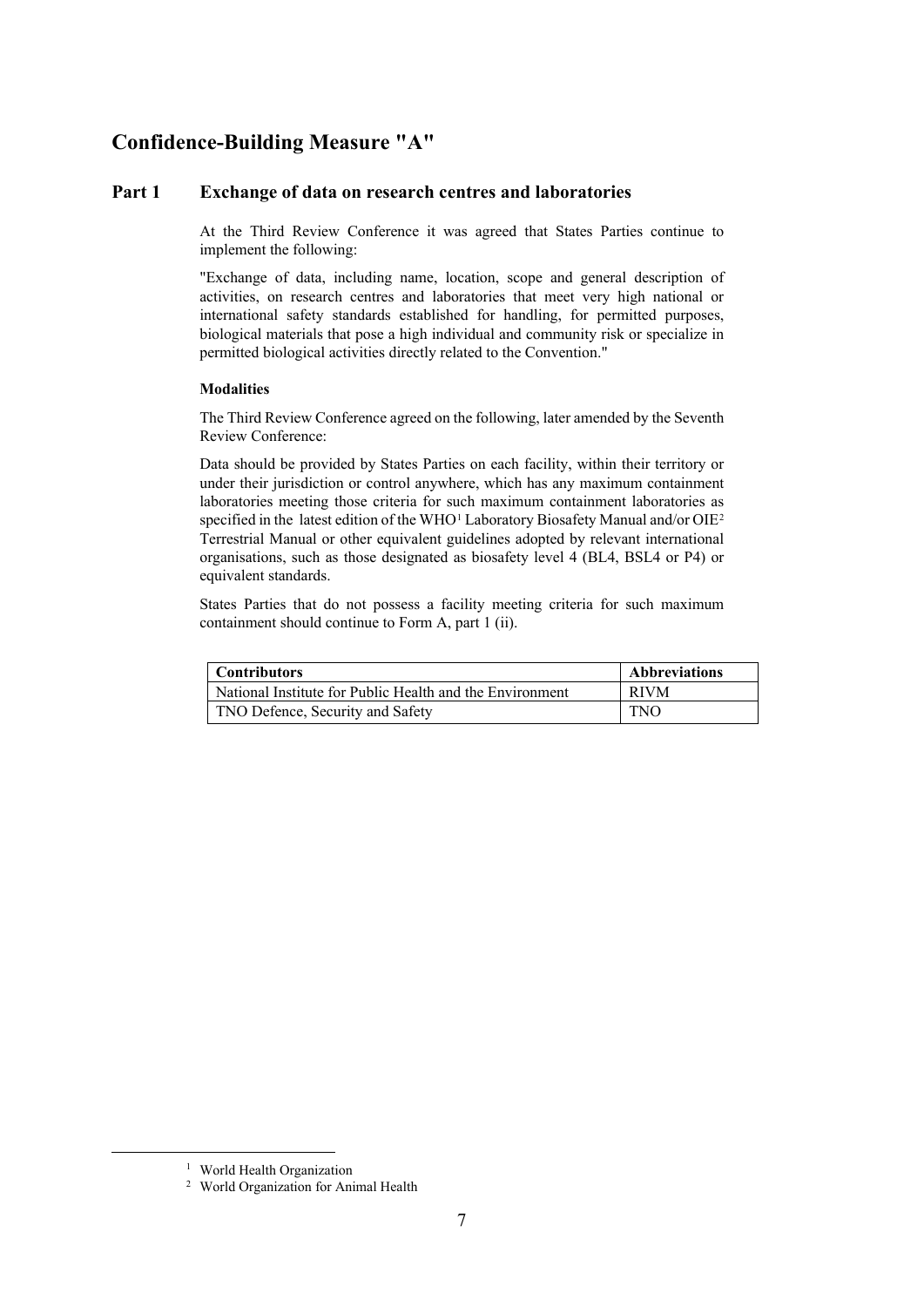### **Form A, part 1 (i)**

*Exchange of data on research centres and laboratories[3](#page-7-0)*

The Netherlands do not possess a facility, within its territory or under their jurisdiction or control anywhere, which has any maximum containment laboratories meeting those criteria for such maximum containment laboratories as specified in the latest edition of the WHO<sup>[4](#page-7-1)</sup> Laboratory Biosafety Manual and/or OIE<sup>[5](#page-7-2)</sup> Terrestrial Manual or other equivalent guidelines adopted by relevant international organisations, such as those designated as biosafety level 4 (BL4, BSL4 or P4) or equivalent standards.

For reasons of transparency, Form A, part 1 (ii), will provide the data requested in Form A, Part 1 (i) regarding facilities handling biological agents with biosafety level 2 and 3.

### **Form A, part 1 (ii)**

If no BSL4 facility is declared in Form A, part 1 (i), indicate the highest biosafety level implemented in facilities handling biological agents<sup>[6](#page-7-3)</sup> on a State Party's territory:

### → Data from the National Institute for Public Health and the Environment (RIVM)

| Biosafety level 37                                | yes |  |
|---------------------------------------------------|-----|--|
| Biosafety level 2 <sup>8</sup> (if<br>applicable) | yes |  |

#### **Any additional relevant information as appropriate:**

### **1. Name(s) of facility[9](#page-7-6)**

National Institute for Public Health and the Environment Rijksinstituut voor Volksgezondheid en Milieu (RIVM)

### **2. Responsible public or private organization or company**

Ministry of Health, Welfare and Sport Ministerie van Volksgezondheid, Welzijn en Sport

#### **3. Location and postal address**

Location: Antonie van Leeuwenhoeklaan 9, 3721 MA Bilthoven, the Netherlands

Postal address: P.O. Box 1, 3720 BA Bilthoven, the Netherlands

<span id="page-7-0"></span><sup>&</sup>lt;sup>3</sup> The containment units which are fixed patient treatment modules, integrated with laboratories, should be identified separately.<br>
<sup>4</sup> World Health Organization<br>
<sup>5</sup> World Organization for Animal Health<br>
<sup>6</sup> Microorganisms pathogenic to humans and/or animals<br>
<sup>7</sup> In accordance with the latest edition of

<span id="page-7-2"></span><span id="page-7-1"></span>

<span id="page-7-3"></span>

<span id="page-7-4"></span>OIE Terrestrial Manual or other equivalent internationally accepted guidelines. 8 In accordance with the latest edition of the WHO Laboratory Biosafety Manual and/or the

<span id="page-7-6"></span><span id="page-7-5"></span>OIE Terrestrial Manual or other equivalent internationally accepted guidelines. 9 For facilities with maximum containment units participating in the national biological defence research and development programme, please fill in name of facility and mark "Declared in accordance with Form A, part 2 (iii)".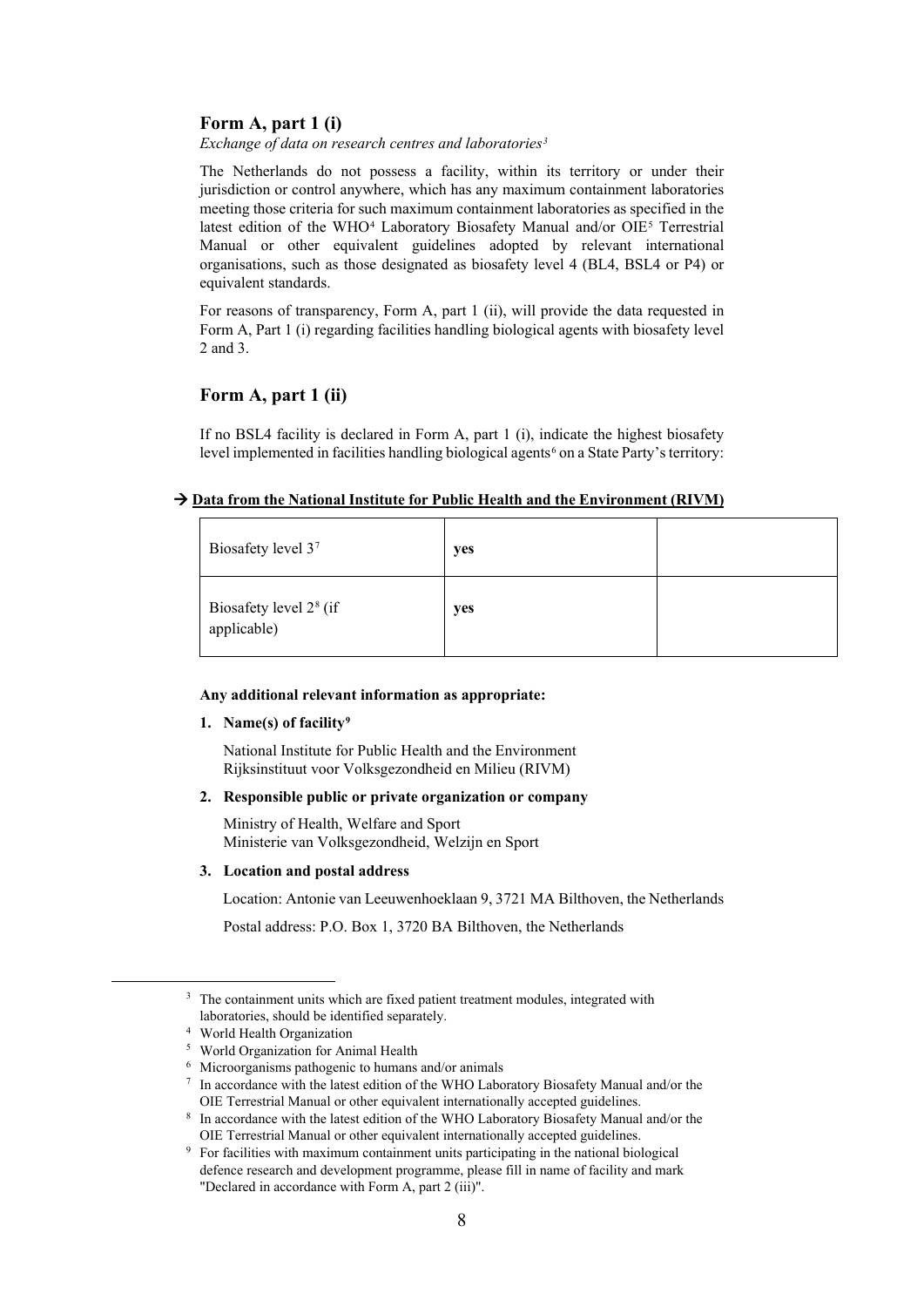Internet address: [http://www.rivm.nl](http://www.rivm.nl/)

### **4. Source(s) of financing of the reported activity, including indication if the activity is wholly or partly financed by the Ministry of Defence**

- Ministry of Health, Welfare and Sport
- Ministry of Infrastructure and Water Management
- **Ministry of Economic Affairs and Climate Policy**
- Ministry of Agriculture, Nature and Food Quality
- Ministry of Foreign Affairs
- Various government inspectorates
- The European Union
- The United Nations

No funding by the Ministry of Defence

## **5. Number of maximum containment units[10](#page-8-0) within the research centre and/or**  laboratory, with an indication of their respective size (m<sup>2</sup>)

None

### **6. Scope and general description of activities, including type(s) of microorganisms and/or toxins as appropriate**

Diagnostic research, development of diagnostic methods to detect human diseases or to improve detection methods and research for new or improved vaccines. These activities are about human and zoonotic pathogens belonging to BSL 2 and BSL 3. All in order to:

- Detect, control and prevent infectious diseases for the benefit of the public health in the Netherlands.
- Uniform prevention nation-wide, strengthen vigilance and swift response to possible outbreaks through coordinating infectious disease control activities and international cooperation, and direction of the National vaccination program.
- Stimulate effective prevention and control of infectious diseases by advising professionals and ministries, granting subsidies and by providing information to the public.

Also activities concerning the procurement, storage and distribution of vaccines for the National Immunization Programme (Rijksvaccinatieprogramma, RVP), the National Influenza Prevention Programme (Nationaal Programma Grieppreventie, NPG) and the other national provisions such as pandemic preparedness and the National Serum Depot (NSD).

<span id="page-8-0"></span><sup>&</sup>lt;sup>10</sup> In accordance with the latest edition of the WHO Laboratory Biosafety Manual, or equivalent.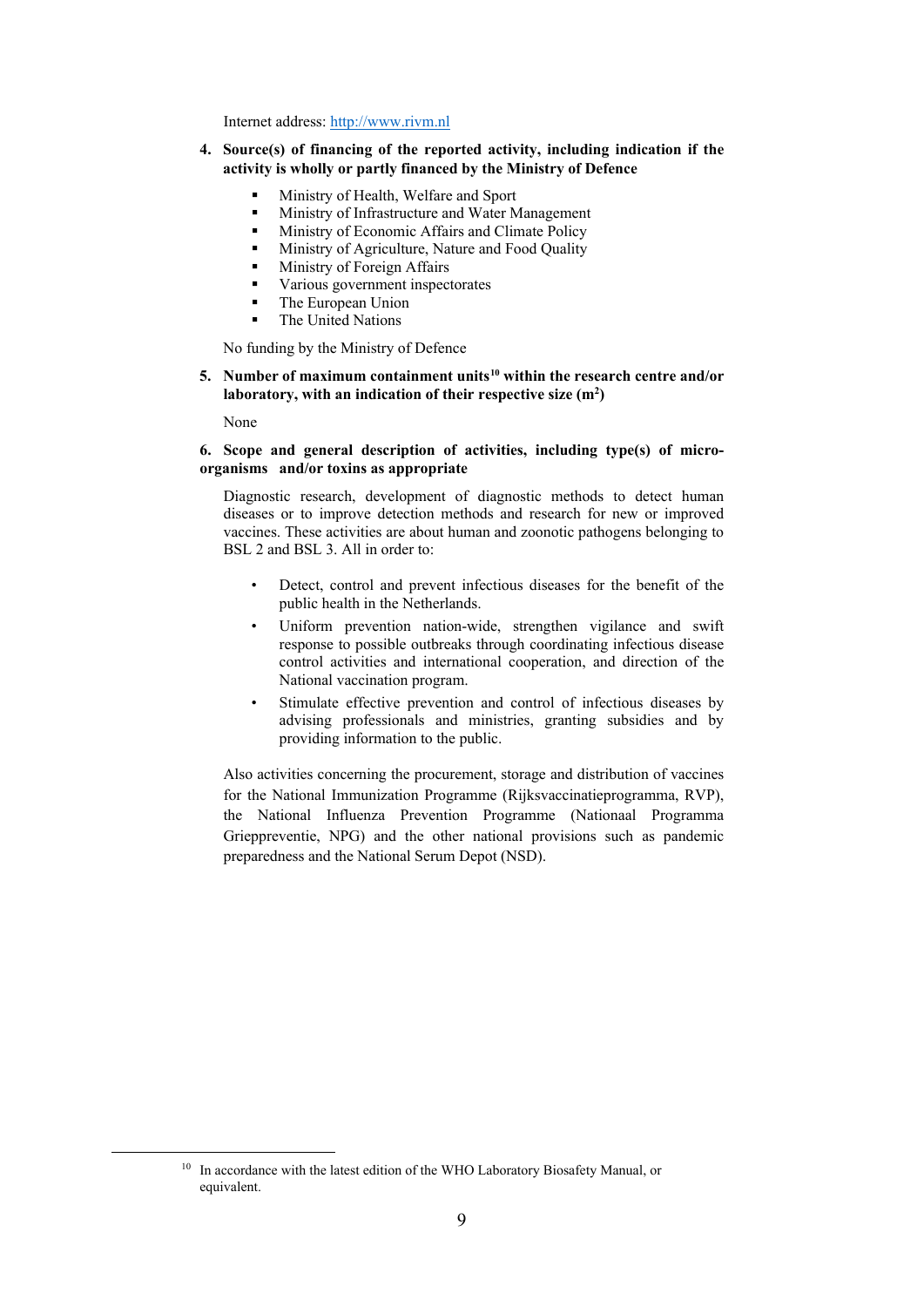### **→** Data from TNO

| Biosafety level 3 <sup>11</sup>          | yes |
|------------------------------------------|-----|
| Biosafety level $2^{12}$ (if applicable) | yes |

Any additional relevant information as appropriate:

**1. Name(s) of facility[13](#page-9-2)**

TNO Department of CBRN Protection

**2. Responsible public or private organization or company**

Netherlands Organization for Applied Scientific Research (TNO)

**3. Location and postal address**

P.O. Box 45, 2280 AA Rijswijk, the Netherlands

**4. Source(s) of financing of the reported activity, including indication if the activity is wholly or partly financed by the Ministry of Defence**

Financed mostly by the Ministry of Defence

**5. Number of maximum containment units[14](#page-9-3) within the research centre and/or**  laboratory, with an indication of their respective size (m<sup>2</sup>)

No maximum (BSL4) containment units

### **6. Scope and general description of activities, including type(s) of microorganisms and/or toxins as appropriate**

Development and testing of detection equipment and identification methods using strains of a limited number of category 2 and 3 bacterial and viral pathogens (*Brucella, Francisella, Bacillus, Burkholderia, Staphylococcus, Clostridium, Yersinia, Klebsiella, Acinetobacter, Escherichia coli, Influenza species, Corona virus strains: SARS-CoV-2, HCOV OC43, CoV 229E*), the bacterial simulants *Erwinia herbicola*, *Bacillus* spp, and the viral simulants MS2 and Baculo virus.

Threat assessment and decontamination testing studies (involving *Bacillus anthracis, Bacillus globigii, Bacillus thuringiensis, Corona strains*). Analysis of biological warfare agents with advanced mass spectrometry is dealing with low and high molecular weight toxins as well as with bacterial or viral extracts from above mentioned sources.

Filtration and mask leakage testing with the bacterial weapons simulants *Bacillus globigii*, *Bacillus thuringinsies, Erwinia herbicola, Escherichia coli* K12 as well as the viral simulant MS2. All activities are performed in closed facilities of appropriate biocontainment level. Operational study using *Bacillus globigii, Bacillus thuringiensis* to evaluate efficacy of decontamination systems in semi-field conditions.

<span id="page-9-0"></span><sup>&</sup>lt;sup>11</sup> In accordance with the latest edition of the WHO Laboratory Biosafety Manual and/or the OIE Terrestrial Manual or other equivalent internationally accepted guidelines. 12 In accordance with the latest edition of the WHO Laboratory Biosafety Manual and/or the

<span id="page-9-2"></span><span id="page-9-1"></span>OIE Terrestrial Manual or other equivalent internationally accepted guidelines.<br><sup>13</sup> For facilities with maximum containment units participating in the national biological defence research and development programme, please fill in name of facility and mark "Declared in accordance with Form A, part 2 (iii)". 14 In accordance with the latest edition of the WHO Laboratory Biosafety Manual, or

<span id="page-9-3"></span>equivalent.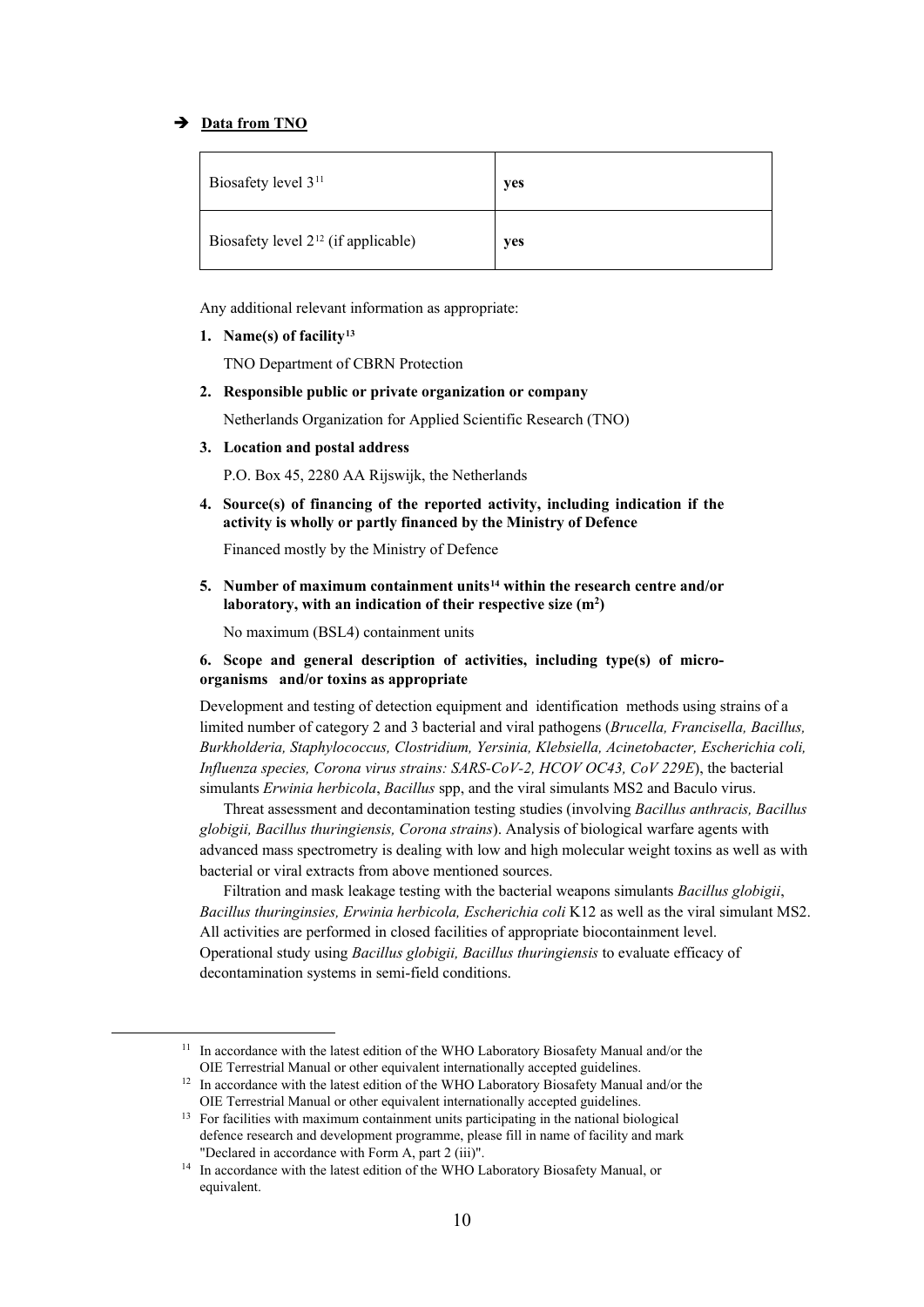## **Part 2 Exchange of information on national biological defence research and development programmes**

At the Third Review Conference it was agreed that States Parties are to implement the following:

In the interest of increasing the transparency of national research and development programmes on biological defence, the States Parties will declare whether or not they conduct such programmes. States Parties agreed to provide, annually, detailed information on their biological defence research and development programmes including summaries of the objectives and costs of effort performed by contractors and in other facilities. If no biological defence research and development programme is being conducted, a null report will be provided.

States Parties will make declarations in accordance with the attached forms, which require the following information:

(1) The objective and summary of the research and development activities under way indicating whether work is conducted in the following areas: prophylaxis, studies on pathogenicity and virulence, diagnostic techniques, aerobiology, detection, treatment, toxinology, physical protection, decontamination and other related research;

(2) Whether contractor or other non-defence facilities are utilized and the total funding provided to that portion of the programme;

(3) The organizational structure of the programme and its reporting relationships; and

(4) The following information concerning the defence and other governmental facilities in which the biological defence research and development programme is concentrated;

- (a) location;
- (b) the floor areas (sqM) of the facilities including that dedicated to each of BL2, BL3 and BL4 level laboratories;
- (c) the total number of staff employed, including those contracted full time for more than six months;
- (d) numbers of staff reported in (c) by the following categories: civilian, military, scientists, technicians, engineers, support and administrative staff;
- (e) a list of the scientific disciplines of the scientific/engineering staff;
- (f) the source and funding levels in the following three areas: research, development, and test and evaluation; and
- (g) the policy regarding publication and a list of publicly-available papers and reports.

| <b>Contributors</b>              | <b>Abbreviations</b> |
|----------------------------------|----------------------|
| Ministry of Defence              | DEF                  |
| TNO Defence, Security and Safety | <b>TNO</b>           |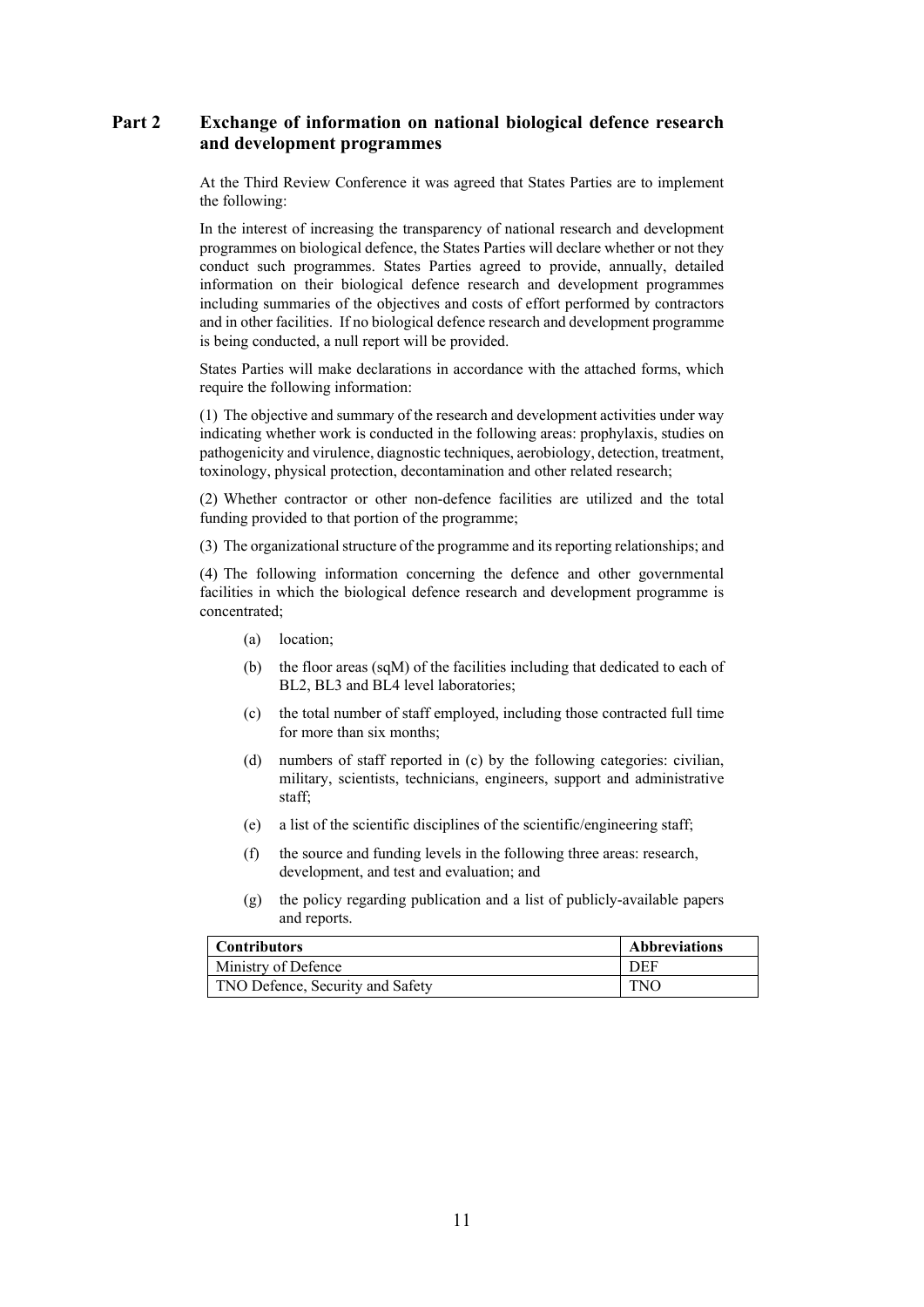## **Form A, Part 2 (i)**

## **National biological defence research and development programmes**

### **Declaration**

### **Data from the Ministry of Defence & TNO Defence, Security and Safety**

Are there any national programmes to conduct biological defence research and development within the territory of the State Party, under its jurisdiction or control anywhere? Activities of such programmes would include prophylaxis, studies on pathogenicity and virulence, diagnostic techniques, aerobiology, detection, treatment, toxinology, physical protection, decontamination and other related research.

**Yes**

If the answer is Yes, complete Form A, part 2 (ii) which will provide a description of each programme.

### **Form A, Part 2 (ii)**

## **National biological defence research and development programmes**

#### **Description**

1. State the objectives and funding of each programme and summarize the principal research and development activities conducted in the programme. Areas to be addressed shall include: prophylaxis, studies on pathogenicity and virulence, diagnostic techniques, aerobiology, detection, treatment, toxicology, physical protection, decontamination and other related research.

#### **Program Description:**

Unfortunately the threat coming from chemical, biological, radiological and nuclear (CBRN) agents increased and evolved over the last years and is likely to do so for the foreseeable future. The Ministry of Defence is in need of capabilities that not only provide resilience against agents, but also counteracts new developments such as pharmaceutical based agents and man-modified micro-organisms. The V1802 program aspires to provide understanding of consequences of novel threats, improve CBRN situational awareness and accomplish more adequate physical and medical countermeasures.

The Ministry of Defence of the Netherlands observes an increasing and evolving CBRN threat. This threat is multifaceted and unpredictable. This is due to geopolitical global developments and to advances in technologies. Moreover, the Dutch military operational deployment is subject to significant changes and this will continue, nationally and internationally. This all implicates that innovative solutions are called for, in order to maintain preparedness and ensure adequate responsiveness against CBRN incidents. As the hereto required CBRN knowledge base has been outsourced to TNO, a new 4-year research program has been launched, coded V1802.

The high level objective is to maintain a broad, topical and high quality knowledge base that contributes to the Armed Forces' capabilities to technically interpret the CBRN threat, to create shared situational awareness and to launch adequate countermeasures.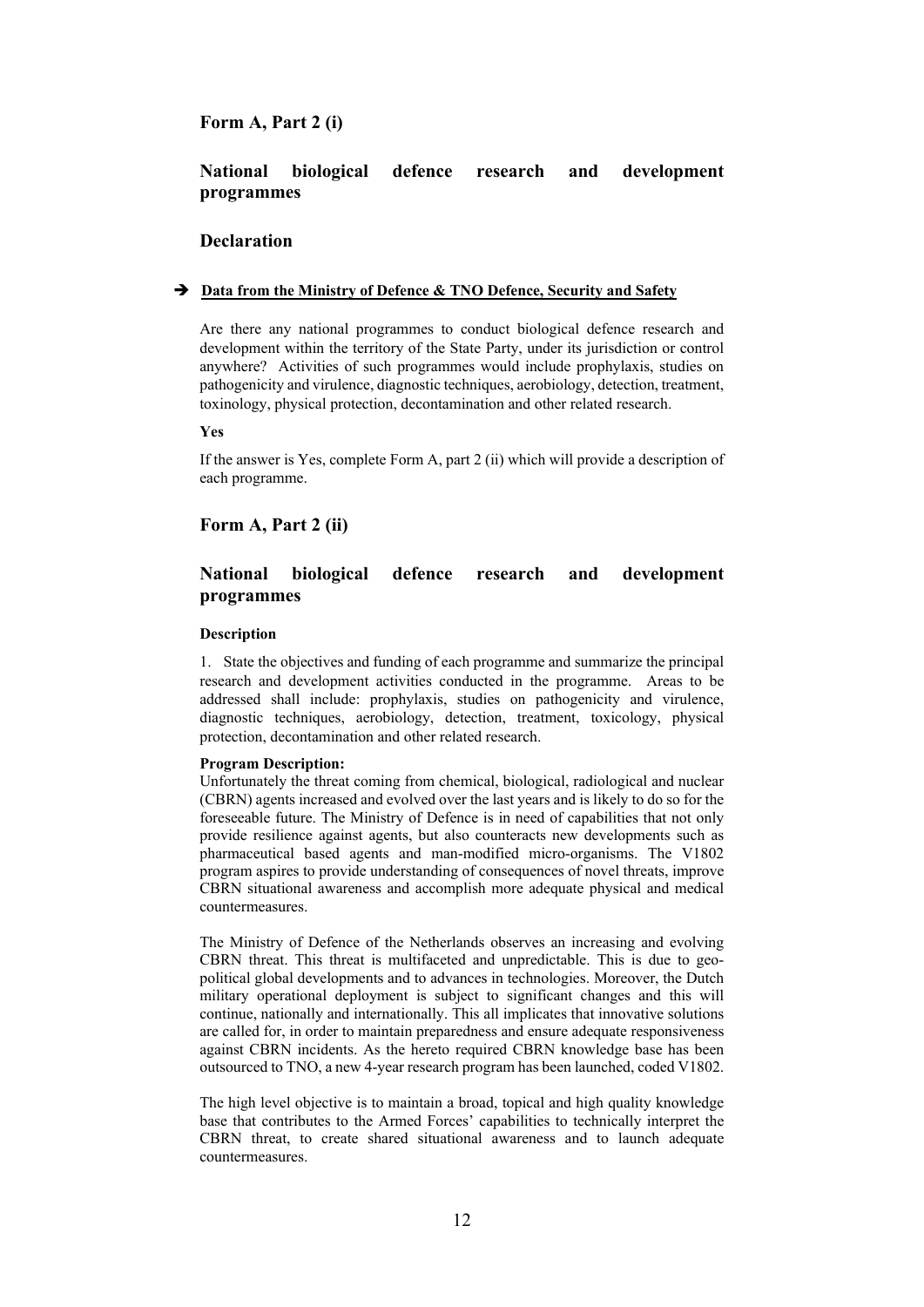This knowledge base shall be sufficiently comprehensive to cover the problem area and shall also have a number of innovation spearheads ensuring adaptability to developments in the threat area.

The program comprises 4 work packages (WPs). The Threat Analysis WP addresses the threat posed by several classes of agents including toxins and (natural and modified) BioThreat Agents. Especially the exponential progress in possibilities to genetically engineer (synthetic biology) micro-organisms may be of concern. Selected agents will be studied to determine how they pose a risk. Desktop research will perform scenario analyses and use computational models to categorize agents. Experimental research will look into synthesis/harvesting/production, stability, detectability, toxic effects, infectiousness and pathogenicity. Special emphasis will be on agents in the aerosol phase.

In the Situational Awareness (SA) WP, one of the projects aims to improve detection of low volatile agents using contact-less, mostly spectroscopic techniques. Improvement is also sought in the networking of detectors, thereby optimizing detector placement, combinations of detector techniques, and enriching the output of the resulting network. For bio-detection, a detect-to-treat doctrine is being designed, along with a search for relevant technologies. Another ambition is to contribute to international harmonization of bio-detection testing and evaluation methodology. In our view, diagnosis is also part of SA. The ensemble of point-of-care kits, earlier developed for classical warfare agents, will be broadened by including easy-to-use assays for exposure to toxins. The aspiration is to develop a generic approach for presymptomatic diagnosis of infection, using representative (protein) biomarkers, most likely to be discovered using mass spectrometry. For this purpose an integral proteomic and genomic approach is foreseen.

The Countermeasures WP aims to improve personal protection against biological aerosols among others. New materials, based on metal organic frameworks (MOFs) may enable the desired combination of filtration/sorption along with a low thermal load. In parallel, the program provides a demonstrator of a test method that is able to determine the penetration of (hot) aerosols through CBRN protective materials, including demonstration of their performance against requirements. In the field of decontamination, the ambition is to demonstrate the applicability of (modified) MOFs as materials capable to degrade a broad spectrum of threat agents. Furthermore, a proof of concept is foreseen for visualizing and measuring (residual) contamination of surfaces, for example with contact-less imaging technology or with colour reactions for disclosure.

The Bio-threat agent part of this program is focused on:

- Studies into potential dangers of gene editing tools and do-it-yourself biology.
- Development of methods to establish whether or not and if so how micro-organisms have been genetically modified. Assessment of the extent to which the TNO Defence Research establishment is able to detect and characterize genetic alterations applied in microorganisms of choice.
- Improvement and harmonization of methods for testing B-detection and identification equipment.
- Development of methods for fast and reliable identification of B agents in suspected samples, mainly based on mass spectrometry.
- Development of methods for fast and reliable non-clinical diagnosis of B-agents in biomedical samples and assessment of antibiotics resistance, most are based on mass spectrometry; new are diagnostic methods based on CRISPR-Cas technology.
- The SARS-CoV-2 pandemics urged to launch several research lines in the portfolio to support pandemics mitigating including research into new diagnostics (proteomics and genetics based), testing of facial masks and study of decontamination using several decontaminants on some surfaces.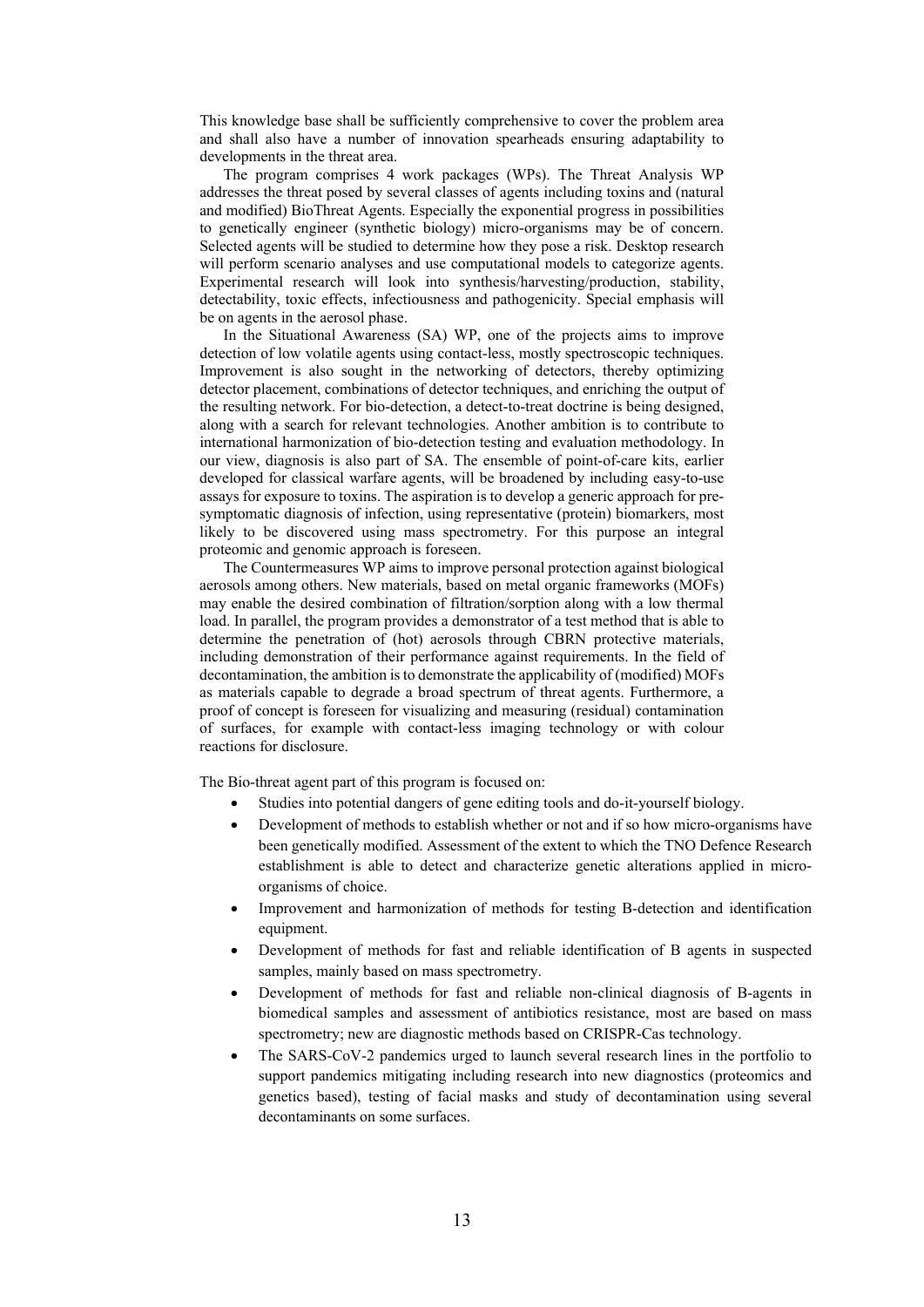**2. State the total funding for each programme and its source.**

The funding of the Ministry of Defence CBRN defence research programme is a total of 10M EURO for the period 2018-2021, part of which (3.6 M EURO) is dedicated to biological defence.

**3. Are aspects of these programmes conducted under contract with industry, academic institutions, or in other non-defence facilities?**

No

**4. If yes, what proportion of the total funds for each programme is expended in these contracted or other facilities?**

Not applicable

**5. Summarize the objectives and research areas of each programme performed by contractors and in other facilities with the funds identified under paragraph 4.**

Not applicable

**6. Provide a diagram of the organizational structure of each programme and the reporting relationships (include individual facilities participating in the programme).**



**7. Provide a declaration in accordance with Form A, part 2 (iii) for each facility, both governmental and non-governmental, which has a substantial proportion of its resources devoted to each national biological defence research and development programme, within the territory of the reporting State, or under its jurisdiction or control anywhere.**

Not applicable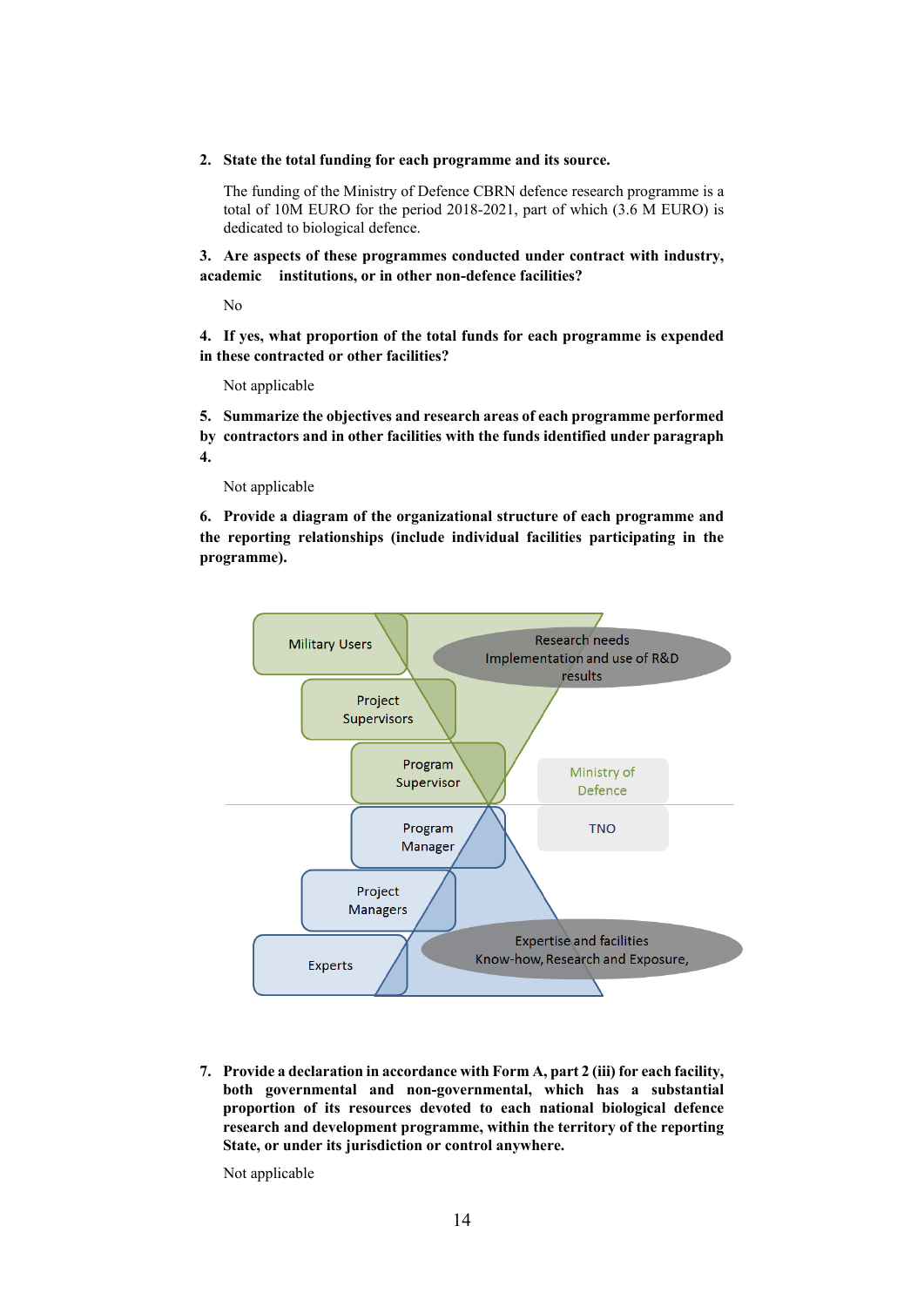### **Form A, Part 2 (iii)**

## **National biological defence research and development programmes**

### **Facilities**

Complete a form for each facility declared in accordance with paragraph 7 in Form A, part 2 (ii).

In shared facilities, provide the following information for the biological defence research and development portion only.

## **1. What is the name of the facility?**

TNO Prins Maurits Building; Department of CBRN Protection

#### **2. Where is it located (include both address and geographical location)?**

TNO premises, Lange Kleiweg 137, City of Rijswijk, Province of Zuid-Holland, the Netherlands

### **3. Floor area of laboratory areas by containment level:**

| BL <sub>2</sub>             | $200$ (sqM) |
|-----------------------------|-------------|
| BL <sub>3</sub>             | $200$ (sqM) |
| BL4                         | (sqM)       |
| Total laboratory floor area | $400$ (sqM) |

### **4. The organizational structure of each facility.**

| (i) Total number of personnel            | 9,5            |  |
|------------------------------------------|----------------|--|
| (ii) Division of personnel:              |                |  |
| Military                                 | 0,5            |  |
| Civilian                                 | 9              |  |
| (iii) Division of personnel by category: |                |  |
| <b>Scientists</b>                        | 5              |  |
| Engineers                                | $\mathfrak{D}$ |  |
| Technicians                              | 3.5            |  |
| Administrative and support staff         | $\mathfrak{D}$ |  |

#### **(iv)List the scientific disciplines represented in the scientific/engineering staff.**

Chemistry, analytical chemistry, toxicology, immunology, molecular biology, microbiology, medical biology, biochemistry, chemical engineering

**(v) Are contractor staff working in the facility? If so, provide an approximate number.**

 $N<sub>0</sub>$ 

**(vi)What is (are) the source(s) of funding for the work conducted in the facility, including indication if activity is wholly or partly financed by the Ministry of Defence?**

| Ministry of Defence approximately | 70% |
|-----------------------------------|-----|
| Industry + Foreign governments    | 30% |

**(vii) What are the funding levels for the following programme areas:**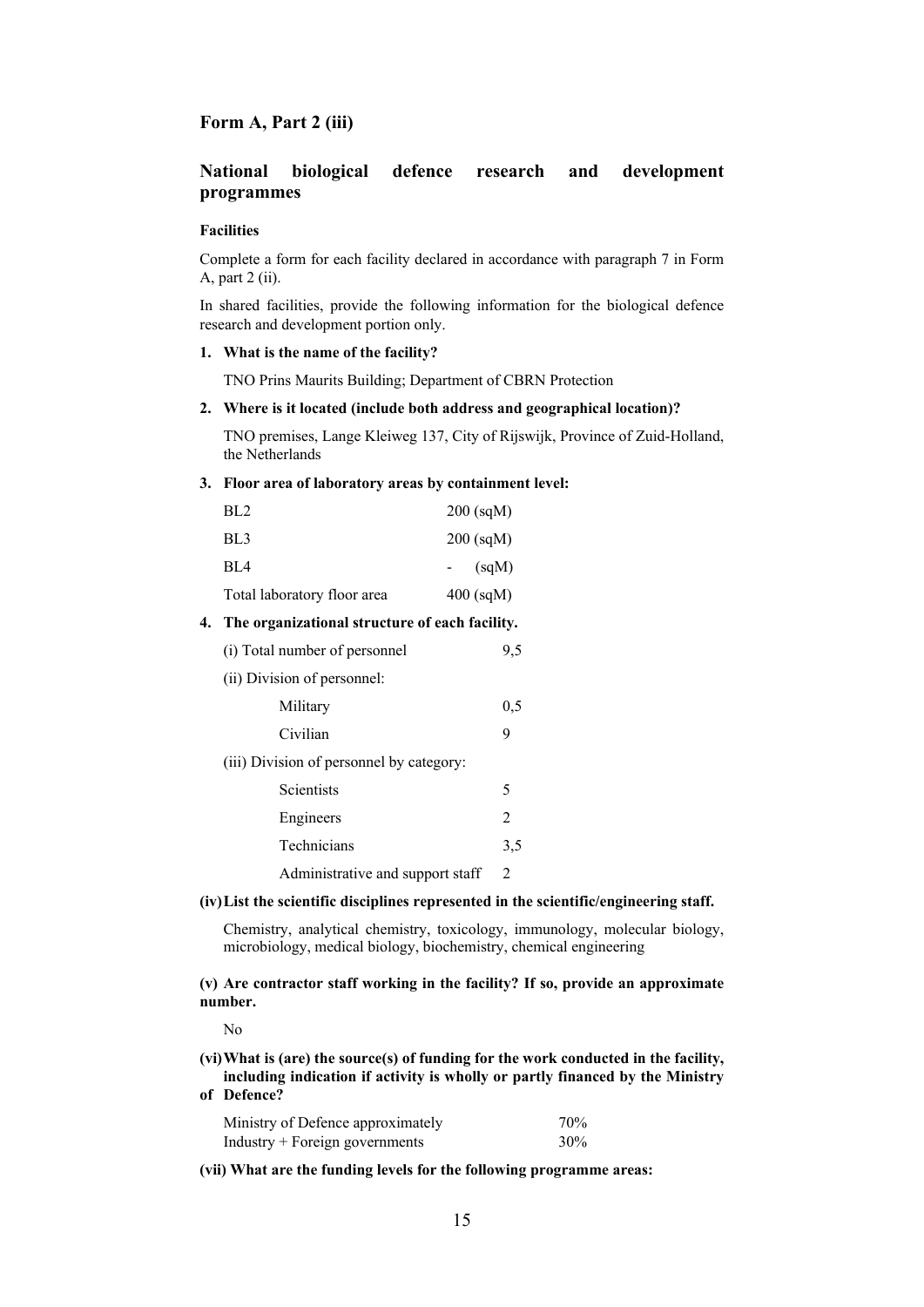| Research            | 45% |
|---------------------|-----|
| Development         | 15% |
| Test and evaluation | 40% |

#### **(viii) Briefly describe the publication policy of the facility:**

Publication of R&D results are processed through the TNO hierarchy, and then to the Assignor (mostly delegates of the Ministry of Defence). Subjects of general or scientific interest may be published in the open literature only if the Assignor agrees.

## **(ix)Provide a list of publicly-available papers and reports resulting from the work published during the previous 12 months. (To include authors, titles and full references.)**

Designing, building and detecting a synthetic biological agent – part I: mimicking manipulation of a harmless bacterium into a potential biothreat agent. N. Berghuis, A. Paauw, HC van Leeuwen. TNO 2020 R11679.

Ontwikkeling testmethodiek en ontsmetting van SARS-CoV-2 met in-service zijnde ontsmettingsmiddelen. MC de Koning, AI Voskamp, MFA Schelling, IF Gordijn, RW Busker. TNO 2020 R11898.

Combining CRISPR-Cas12a with TdT polymerase reporter elongation for pathogen detection using Lateral Flow Test Strips. HC van Leeuwen; N. Berghuis. TNO 2021 R11746

Phylogenetic analysis of the bacterial Pro-Pro-endopeptidase domain reveals a diverse family including secreted and membrane ancored proteins. HC van Leeuwen, D. Roelofs, J. Corver, P Hensbergen. Current Research in Microbial Sciences 2 92021) 100024.

Emerging Biotechnology and Information Hazards. AC Nieuwenweg, BD Trump, K Klasa, DA Bleijs, KA Oye. Chapter 9 in: BD Trump et al. Emerging Threats of of Synthetic Biology and Biotechnology, NATO STO 2021.

### **5. Briefly describe the biological defence work carried out at the facility, including type(s) of micro-organisms[15](#page-15-0) and/or toxins studied, as well as outdoor studies of biological aerosols.**

Development and testing of detection equipment and identification methods using strains of a limited number of category 2 and 3 bacterial pathogens ( such as: *Brucella, Francisella, Bacillus, Vibrio, Staphylococcus, Clostridium, Yersinia*), the bacterial simulants such as: *Erwinia herbicola*, *Bacillus* spp, *Corona virus strains: SARS-CoV-2, HCOV OC43, CoV 229E*) and the viral simulants such as: MS2 and Baculovirus. Threat assessment and decontamination testing studies. Analysis of biological warfare agents with advanced mass spectrometry is dealing with low and high molecular weight toxins as well as with bacterial or viral extracts from above mentioned sources.

Assessing the level of decontamination after containing surfaces with bacterial spores. Filtration and mask leakage testing with the bacterial weapons simulants such as: *Bacillus globigii*, *Erwinia herbicola* and *Escherichia coli* K12 as well as the viral simulant MS2. All activities are performed in closed facilities of appropriate biocontainment level.

Desk-top study into the definition of synthetic biology and closely related fields, the different types of synthetic biology, and scientific advances therein. The dual use character of synthetic biology was discussed and this was be placed in perspective with the perception of biological threats. Finally the potential implications of synthetic biology for the detection and identification

<span id="page-15-0"></span><sup>&</sup>lt;sup>15</sup> Including viruses and prions.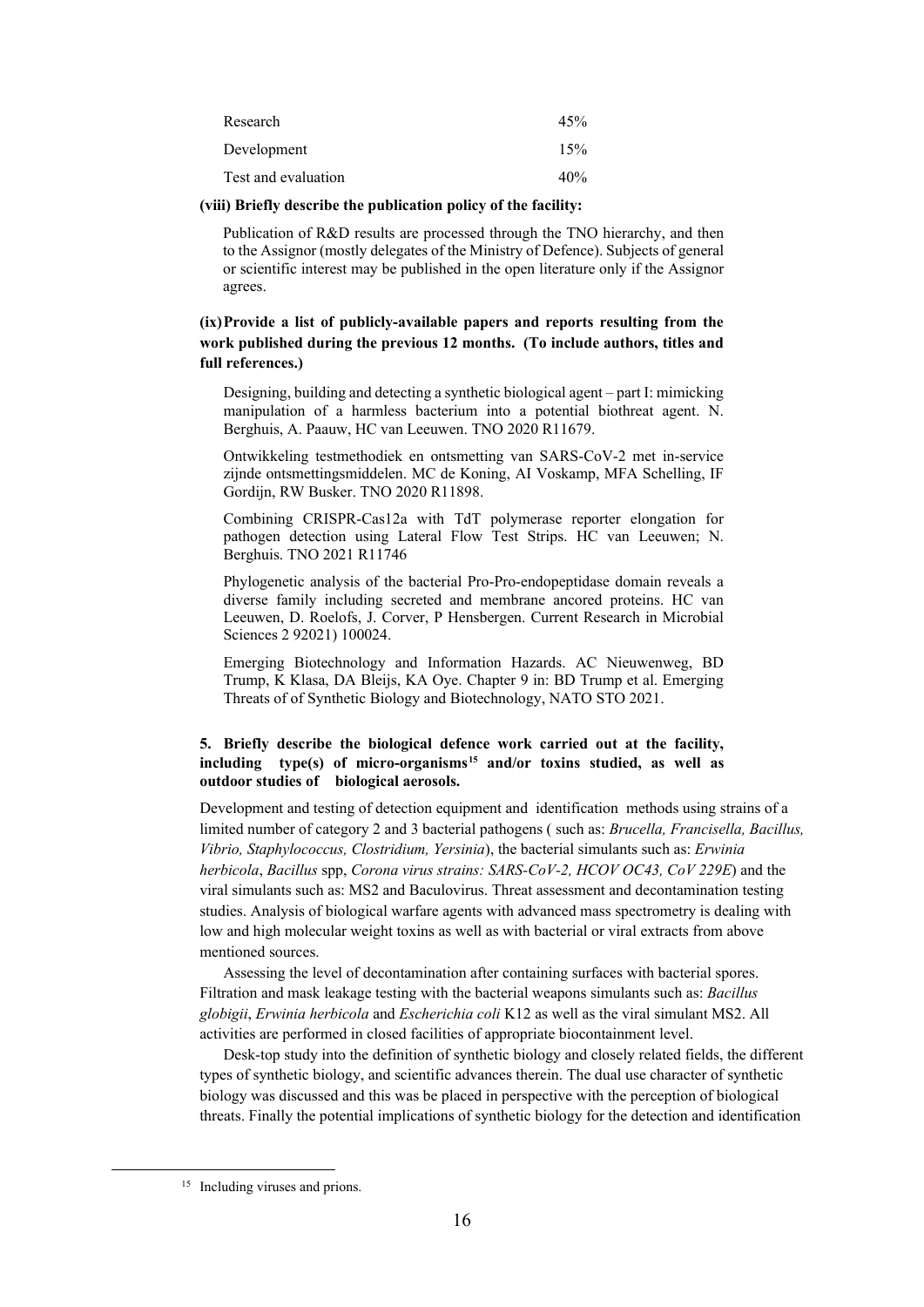of biological threats was discussed. Experimental research into application of CRISPR-Cas technology for fieldable diagnostic assays.

## **Confidence-Building Measure "B"**

## **Exchange of information on outbreaks of infectious diseases and similar occurrences caused by toxins**

At the Third Review Conference it was agreed that States Parties continue to implement the following:

Exchange of information on outbreaks of infectious diseases and similar occurrences caused by toxins, and on all such events that seem to deviate from the normal pattern as regards type, development, place, or time of occurrence. The information provided on events that deviate from the norm will include, as soon as it is available, data on the type of disease, approximate area affected, and number of cases.

The Seventh Review Conference agreed the following:

No universal standards exist for what might constitute a deviation from the normal pattern.

#### **Modalities**

The Third Review Conference agreed on the following, later amended by the Seventh Review Conference:

- 1. Exchange of data on outbreaks that seem to deviate from the normal pattern is considered particularly important in the following cases:
	- When the cause of the outbreak cannot be readily determined or the causative agent<sup>[16](#page-16-0)</sup> is difficult to diagnose,
	- When the disease may be caused by organisms which meet the criteria for risk groups III or IV, according to the classification in the latest edition of the WHO Laboratory Biosafety Manual,
	- When the causative agent is exotic to a given geographical region,
	- When the disease follows an unusual pattern of development,
	- When the disease occurs in the vicinity of research centres and laboratories subject to exchange of data under item A,
	- When suspicions arise of the possible occurrence of a new disease.
- 2. In order to enhance confidence, an initial report of an outbreak of an infectious disease or a similar occurrence that seems to deviate from the normal pattern should be given promptly after cognizance of the outbreak and should be followed up by annual reports. To enable States Parties to follow a standardized procedure, the Conference has agreed that Form B should be used, to the extent information is known and/or applicable, for the exchange of annual information.
- 3. The declaration of electronic links to national websites or to websites of international, regional or other organizations which provide information on disease outbreaks (notably outbreaks of infectious diseases and similar

<span id="page-16-0"></span><sup>&</sup>lt;sup>16</sup> It is understood that this may include organisms made pathogenic by molecular biology techniques, such as genetic engineering.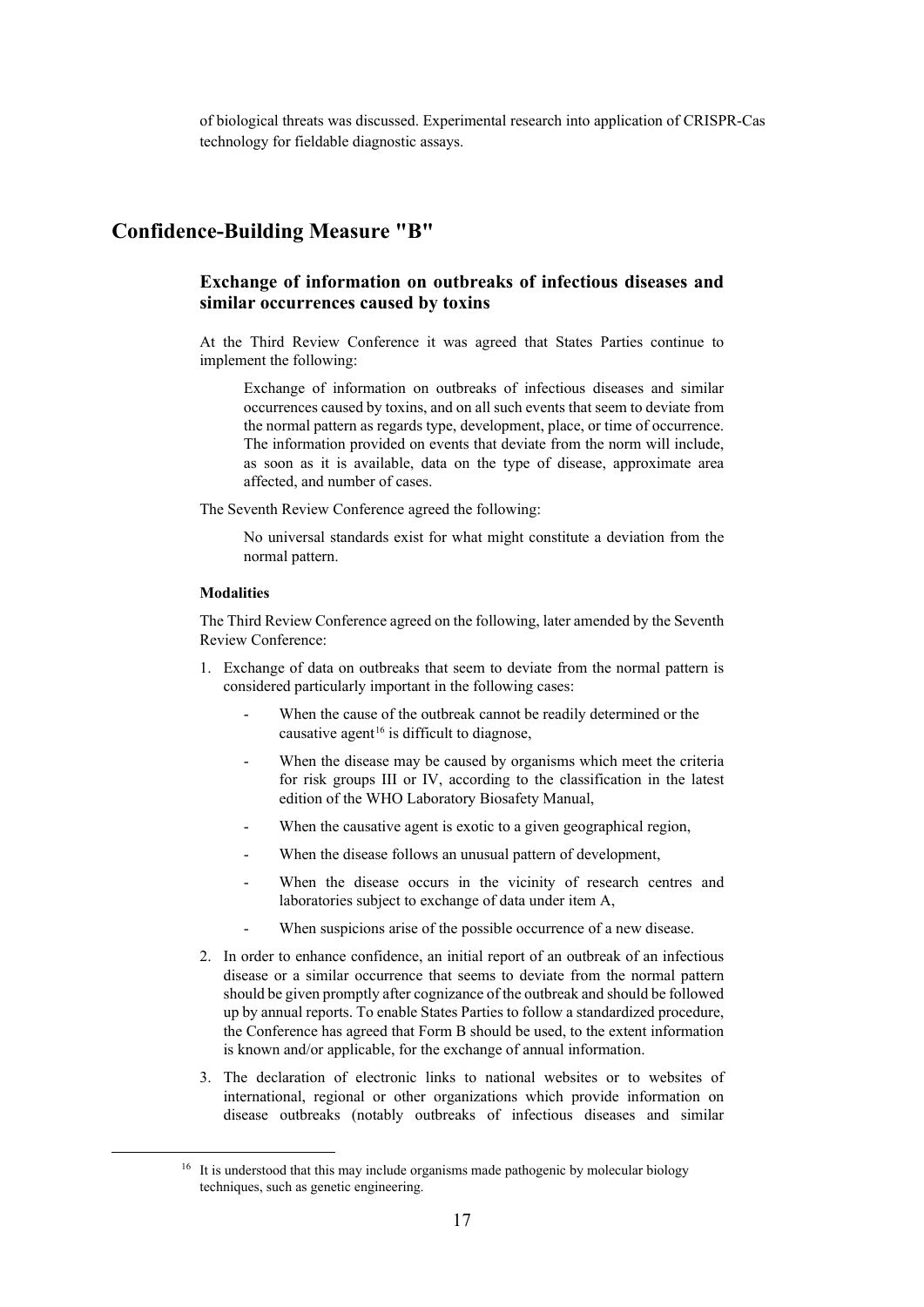occurrences caused by toxins that seem to deviate from the normal pattern) may also satisfy the declaration requirement under Form B.

4. In order to improve international cooperation in the field of peaceful bacteriological (biological) activities and in order to prevent or reduce the occurrence of ambiguities, doubts and suspicions, States Parties are encouraged to invite experts from other States Parties to assist in the handling of an outbreak, and to respond favourably to such invitations, respecting applicable national legislation and relevant international instruments.

| <b>Contributors</b>                                               | <b>Abbreviations</b> |
|-------------------------------------------------------------------|----------------------|
| Erasmus Medical Center Rotterdam, Laboratory for Infectious   EUR |                      |
| Diseases                                                          |                      |
| Food and Consumer Product Safety Authority                        | <b>VWA</b>           |
| National Institute for Public Health and the Environment          | <b>RIVM</b>          |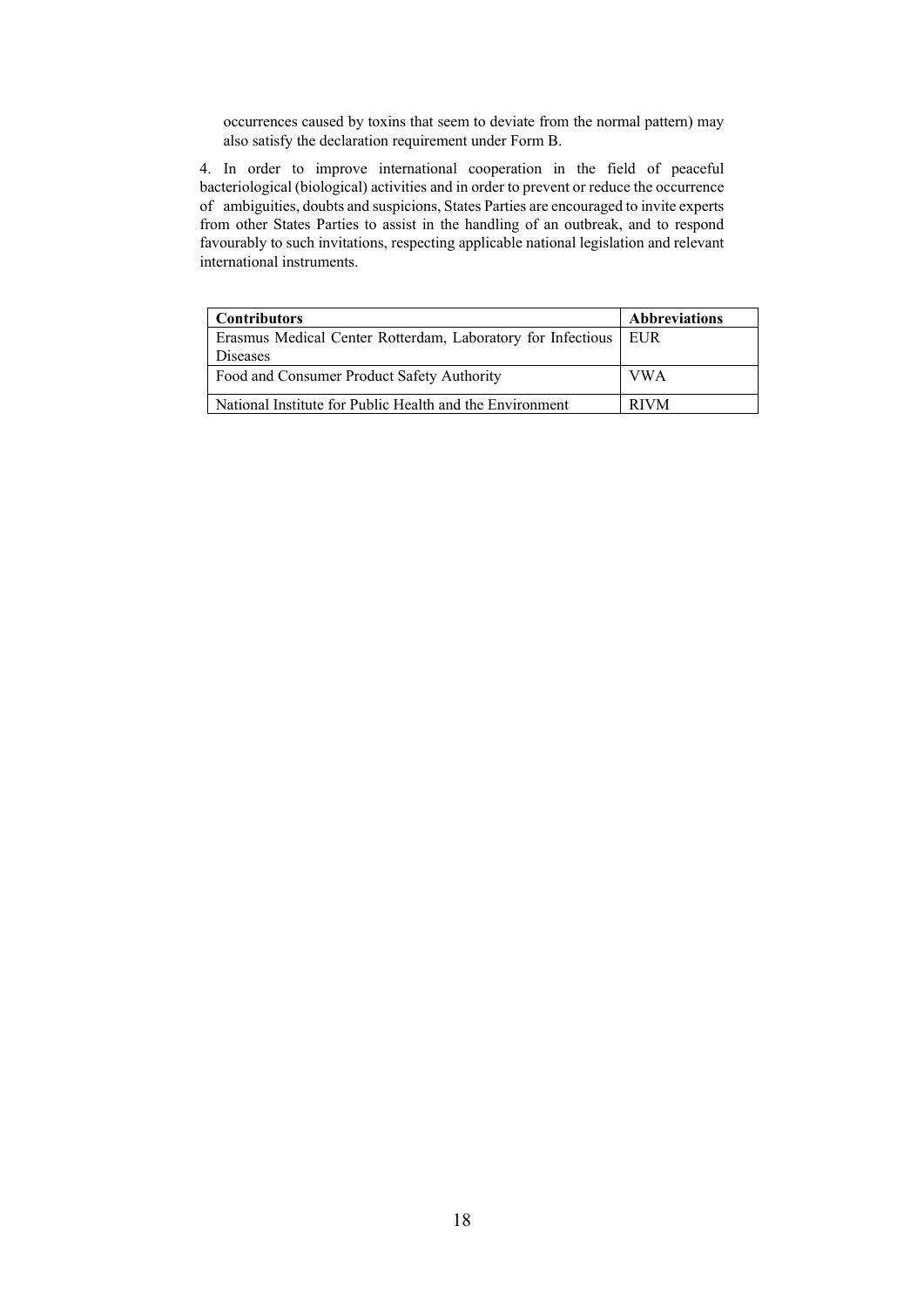## **Form B Information on outbreaks of infectious diseases and similar occurrences that seem to deviate from the normal pattern[17](#page-18-0)**

## **Data from the Erasmus MC Rotterdam, Laboratory for Infectious Diseases**

Information on outbreaks of infectious diseases and similar occurrences, that seem to deviate from the normal pattern

**No outbreaks deviating from the normal pattern.** 

### **Data from the Food and Consumer Product Safety Authority (VWA)**

Information on outbreaks of infectious diseases and similar occurrences that seem to deviate from the normal pattern

### **No outbreaks deviating from the normal pattern.**

Background information on outbreaks of reportable infectious animal diseases

| <b>Animal Disease</b>                      | Number of cases per year |                          |                |                  |                          |  |  |  |
|--------------------------------------------|--------------------------|--------------------------|----------------|------------------|--------------------------|--|--|--|
|                                            | 2017                     | 2018                     | 2019           | 2020             | 2021                     |  |  |  |
| Food-and-mouth disease                     | $\mathbf{0}$             | $\overline{0}$           | $\mathbf{0}$   | $\mathbf{0}$     | $\mathbf{0}$             |  |  |  |
| <b>Scabies</b>                             | $\overline{\phantom{a}}$ | $\blacksquare$           | $\sim$         | L,               | $\overline{\phantom{a}}$ |  |  |  |
| Footrot (sheep)                            | ä,                       | $\overline{a}$           |                |                  | $\overline{\phantom{a}}$ |  |  |  |
| Anthrax (all cattle)                       | $\overline{0}$           | $\overline{0}$           | $\mathbf{0}$   | $\mathbf{0}$     | $\mathbf{0}$             |  |  |  |
| Hog cholera                                | $\Omega$                 | $\mathbf{0}$             | $\mathbf{0}$   | $\mathbf{0}$     | $\theta$                 |  |  |  |
| Pseud. fowl plague                         | $\mathbf{0}$             | $\mathbf{0}$             | $\mathbf{0}$   | $\mathbf{0}$     | $\theta$                 |  |  |  |
| Fowl cholera                               | $\theta$                 | $\mathbf{0}$             | $\mathbf{0}$   | $\mathbf{0}$     | $\theta$                 |  |  |  |
| Atrophic rhinitis                          | ÷                        | $\overline{\phantom{a}}$ | L,             | $\overline{a}$   | $\overline{\phantom{a}}$ |  |  |  |
| Rabies                                     | $\mathbf{0}$             | $\mathbf{0}$             | $\mathbf{0}$   | $\boldsymbol{0}$ | $\mathbf{0}$             |  |  |  |
| African Swine fever                        | $\mathbf{0}$             | $\mathbf{0}$             | $\overline{0}$ | $\mathbf{0}$     | $\mathbf{0}$             |  |  |  |
| American foul brood                        | 3                        | $\theta$                 | $\theta$       | $\theta$         | $\overline{2}$           |  |  |  |
| Infectious anaemia                         | 1                        | $\mathbf{0}$             | $\mathbf{0}$   | $\mathbf{0}$     | $\mathbf{1}$             |  |  |  |
| Rabies (bats)                              | 9                        | $\overline{c}$           | 5              | 3                | $\mathbf{1}$             |  |  |  |
| Salmonella enteritidis                     | 31                       | 18                       | 39             | 43               | 34                       |  |  |  |
| <b>Bovine Spongiform</b><br>Encephalopathy | $\theta$                 | $\theta$                 | $\Omega$       | $\theta$         | $\theta$                 |  |  |  |
| Vesicular swine fever                      | $\mathbf{0}$             | $\mathbf{0}$             | $\mathbf{0}$   | $\mathbf{0}$     | $\mathbf{0}$             |  |  |  |

## Animal diseases

<span id="page-18-0"></span><sup>&</sup>lt;sup>17</sup> See paragraph 2 of the chapeau to Confidence-Building Measure B.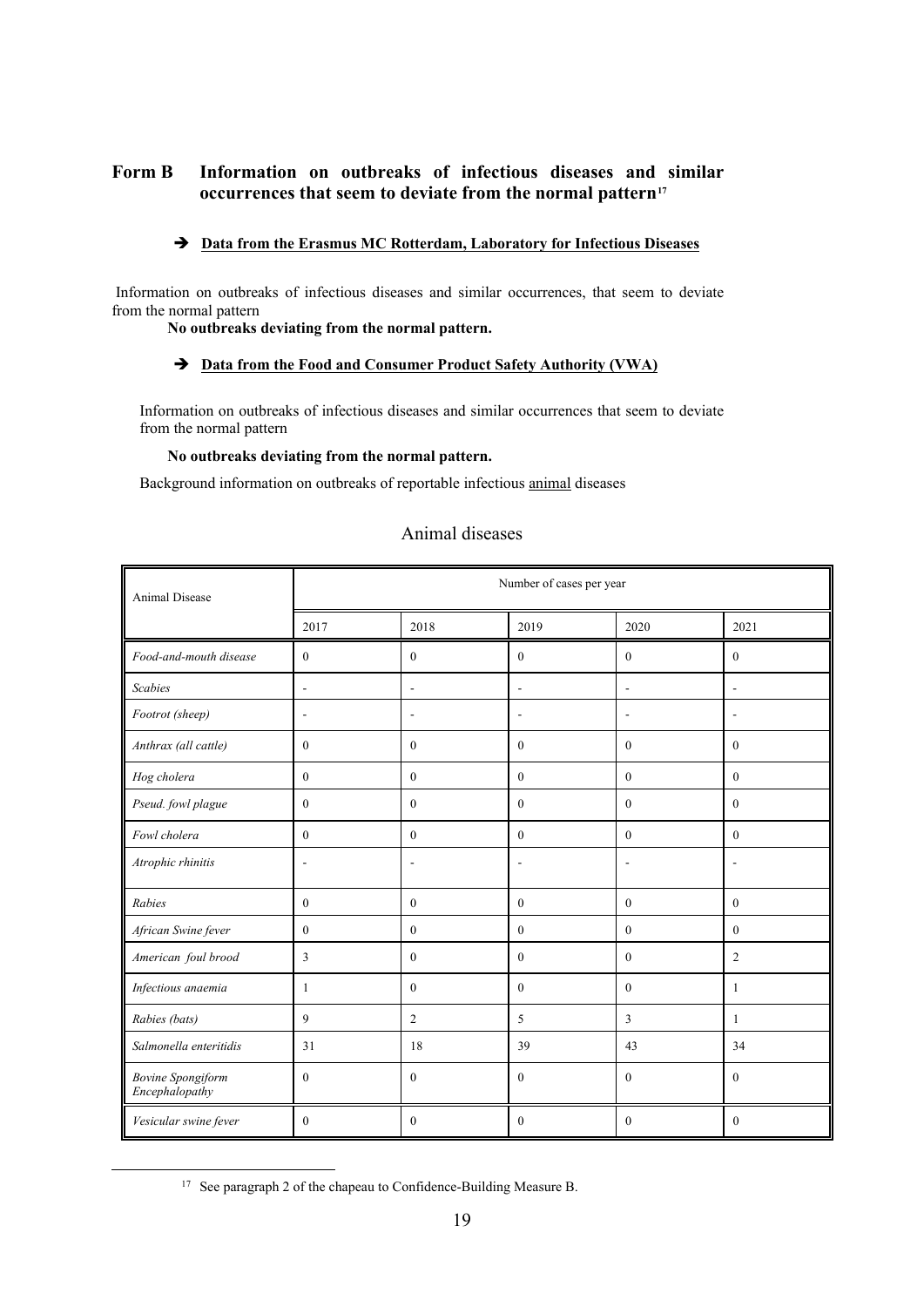| Avian Influenza Highly<br>Pathogenic  |              |          |    | 10       | 12 |
|---------------------------------------|--------------|----------|----|----------|----|
| Avian Influenza LP                    |              |          |    |          |    |
| Bluetongue                            | 0            | $\theta$ |    | $\Omega$ |    |
| Psittacosis                           | 38           | 36       | 35 | 42       | 30 |
| Tuberculosis in<br>mammals(cattle)    | $\Omega$     | $\Omega$ |    | $\Omega$ |    |
| Q-fever in dairy goats/dairy<br>sheep | $\mathbf{0}$ |          |    | $\theta$ |    |

## **Data from the National Institute for Public Health and the Environment (RIVM)**

**Information on outbreaks of infectious diseases and similar occurrences, that seem to deviate from the normal pattern** 

1. Time of cognizance of the outbreak 27 February 2020; first case of COVID-19 diagnosed in the Netherlands

|    | 2. Location and approximate area affected | National (and global) epidemic                  |   |
|----|-------------------------------------------|-------------------------------------------------|---|
| 3. | Type of disease/intoxication              | COVID-19                                        |   |
| 4. | Suspected source of disease/intoxication  | SARS-CoV-2                                      |   |
| 5. | Possible causative agent(s)               | SARS-CoV-2                                      |   |
| 6. | Main characteristics of systems           |                                                 |   |
| 7. | Detailed symptoms, when applicable        |                                                 |   |
|    | respiratory                               |                                                 | X |
|    | circulatory                               |                                                 |   |
|    | neurological/behavioural                  |                                                 |   |
|    | intestinal                                |                                                 |   |
|    | dermatological                            |                                                 |   |
|    | nephrological                             |                                                 |   |
|    | other                                     |                                                 |   |
|    | 8.<br>type                                | Deviation(s) from the normal pattern as regards |   |
|    | development<br>place of occurrence        | pandemic                                        |   |
|    | time of occurrence                        |                                                 |   |
|    |                                           |                                                 |   |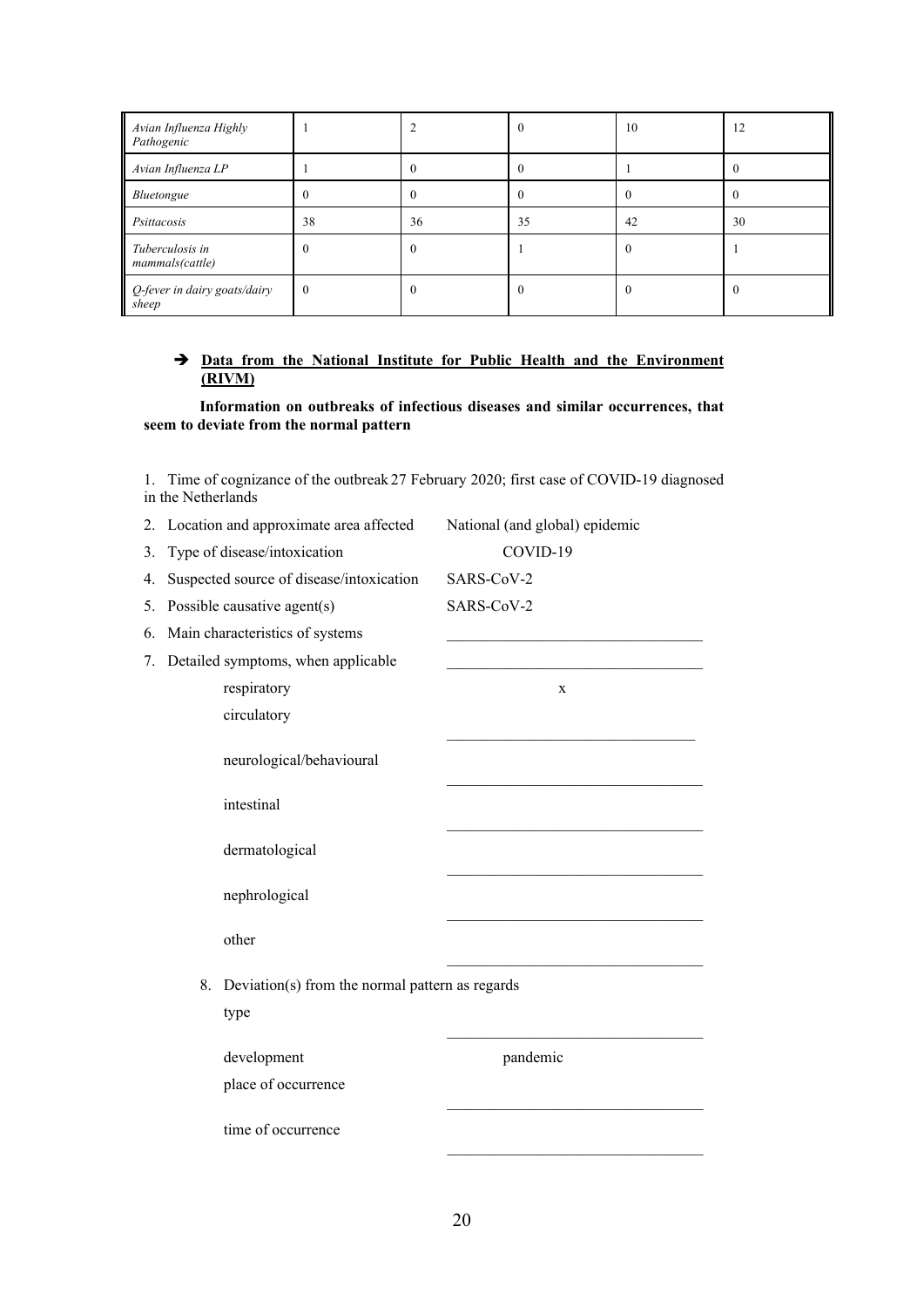| symptoms                                                                        |                                   |
|---------------------------------------------------------------------------------|-----------------------------------|
| virulence pattern                                                               |                                   |
| drug resistance pattern                                                         |                                   |
| agent(s) difficult to diagnose                                                  |                                   |
| presence of unusual vectors                                                     |                                   |
| other                                                                           |                                   |
| 9. Approximate number of primary cases<br>10. Approximate number of total cases | 805164 notifications in 2020      |
| 11. Number of deaths                                                            | 11529 deaths notified in 2020     |
| 12. Development of the outbreak<br>wave starting in September 2020              | First wave in March-April, second |
| 13. Measures taken<br>measures also applying in between lockdowns               | lockdowns, and social distancing  |

Information on notification of infectious diseases can be found on: https://www.rivm.nl/meldingsplicht-infectieziekten/overzicht-meldingen

RIVM also reports notification data and shares outbreak information with the ECDC. Notification data are freely accessible through: [https://ecdc.europa.eu/en/surveillance-atlas](https://ecdc.europa.eu/en/surveillance-atlas-infectious-diseases)[infectious-diseases.](https://ecdc.europa.eu/en/surveillance-atlas-infectious-diseases)

| <b>Group A</b>                              |      | Number of cases per year |                |          |          |      |          |        |          |
|---------------------------------------------|------|--------------------------|----------------|----------|----------|------|----------|--------|----------|
|                                             | 2021 | 2020                     | 2019           | 2018     | 2017     | 2016 | 2015     | 2014   | 2013     |
| MERS-CoV                                    |      |                          | 0              | 0        |          |      |          |        | $_{0}$   |
| Smallpox                                    |      | $\overline{0}$           | $\overline{0}$ | 0        |          |      |          |        |          |
| Polio                                       |      | $\overline{0}$           | $\theta$       | 0        |          |      |          |        |          |
| Severe Acute Respiratory<br>Syndrome (SARS) |      | 0                        | $\theta$       | $\Omega$ | $\theta$ | 0    | $\theta$ | $_{0}$ | $\theta$ |
| Viral Hemorrhagic Fever                     | 0    |                          |                |          |          |      |          |        |          |

| <b>Group B1</b>        |      |      | Number of cases per year |      |      |      |      |      |      |
|------------------------|------|------|--------------------------|------|------|------|------|------|------|
|                        | 2021 | 2020 | 2019                     | 2018 | 2017 | 2016 | 2015 | 2014 | 2013 |
| Diptheria              |      |      |                          |      |      |      |      |      | U    |
| Human infection with   |      |      |                          | 0    |      |      | U    | U    | 0    |
| animal influenza virus |      |      |                          |      |      |      |      |      |      |
| Plague                 |      |      |                          |      |      |      |      |      |      |
| Rabies                 |      |      |                          |      |      |      |      |      |      |
| <b>TBC</b>             | 680  | 622  | 755                      | 794  | 782  | 885  | 862  | 813  | 839  |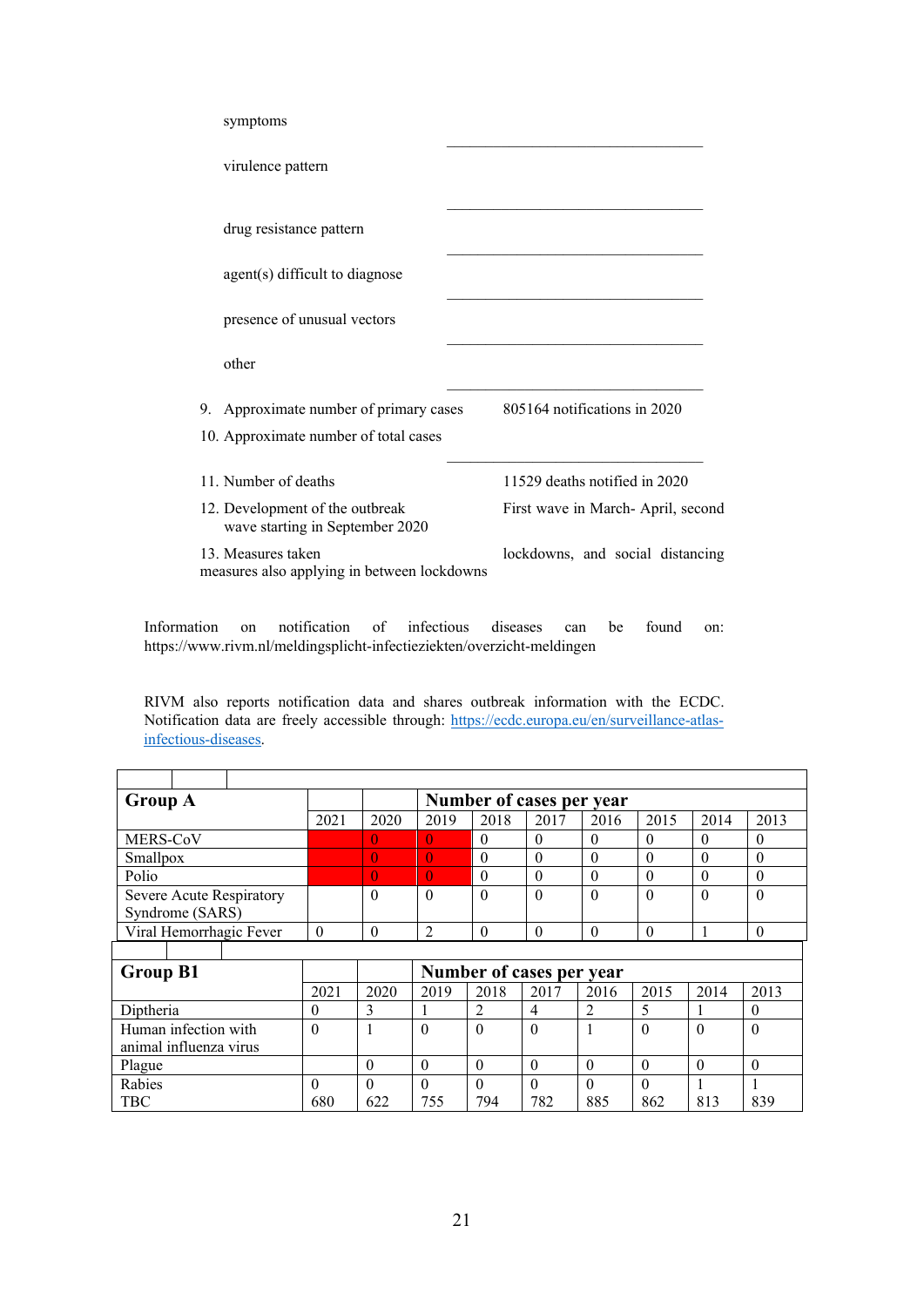| Group B2                   |          | Number of cases per year |          |                |          |          |                |                |                |
|----------------------------|----------|--------------------------|----------|----------------|----------|----------|----------------|----------------|----------------|
|                            | 2021     | 2020                     | 2019     | 2018           | 2017     | 2016     | 2015           | 2014           | 2013           |
| Typhoid                    |          | 5                        | 28       | 19             | 20       | 18       | 17             | 20             | 25             |
| Cholera                    | $\theta$ | 3                        |          | $\overline{2}$ | $\theta$ | 1        | 1              | 3              | $\theta$       |
| Cluster of food infections | 30       | 16                       | 24       | 29             | 30       | 29       | 29             | 28             | 36             |
| Hepatitis A                | 78       | 49                       | 163      | 187            | 372      | 81       | 79             | 105            | 109            |
| Hepatitis B Acute          | 72       | 94                       | 105      | 100            | 115      | 114      | 108            | 141            | 146            |
| Hepatitis B Chronic        | 706      | 699                      | 1031     | 987            | 1095     | 1009     | 1012           | 1075           | 1154           |
| Hepatitis C Acute          | 22       | 37                       | 46       | 59             | 61       | 49       | 72             | 53             | 64             |
| Group<br>Invasive<br>A     |          | 386                      | 313      | 242            | 293      | 187      | 171            | 149            | 203            |
| Streptococcus              |          |                          |          |                |          |          |                |                |                |
| Pertussis                  |          | 1207                     | 6278     | 4697           | 4961     | 5590     | 6672           | 9058           | 3491           |
| Measles                    | $\theta$ | $\overline{2}$           | 83       | 24             | 16       | 6        | 7              | 140            | 2659           |
| Paratyphoid A              | 3        | 3                        | 7        | 17             | 11       | 11       | 6              | 9              | 22             |
| Paratyphoid B              | 13       | $\overline{4}$           | 28       | 28             | 32       | 29       | 23             | 8              | 14             |
| Paratyphoid C              |          |                          | 5        | $\Omega$       | 3        | $\Omega$ | $\overline{4}$ | $\Omega$       | $\overline{2}$ |
| Rubella                    | $\theta$ | $\theta$                 | $\Omega$ | $\theta$       | $\theta$ | $\theta$ | 1              | $\overline{2}$ | 57             |
| STEC/enterohemorrhagic     | 484      | 321                      | 458      | 485            | 394      | 575      | 754            | 754            | 849            |
| E.coli                     |          |                          |          |                |          |          |                |                |                |
| Shigellosis                | 217      | 194                      | 551      | 509            | 427      | 446      | 360            | 473            | 473            |

| <b>Group C</b>                       |                  |                  |                  |                  | Number of cases per year |                |                  |                  |                  |
|--------------------------------------|------------------|------------------|------------------|------------------|--------------------------|----------------|------------------|------------------|------------------|
|                                      | 2021             | 2020             | 2019             | 2018             | 2017                     | 2016           | 2015             | 2014             | 2013             |
| Anthrax                              | $\boldsymbol{0}$ | $\mathbf{0}$     | $\Omega$         | $\overline{2}$   | $\theta$                 | $\Omega$       | $\Omega$         | $\Omega$         | $\theta$         |
| <b>Mumps</b>                         | $\mathbf{1}$     | 64               | 131              | 73               | 46                       | 71             | 87               | 40               | 205              |
| <b>Botulism</b>                      | $\mathbf{0}$     | $\boldsymbol{0}$ | $\boldsymbol{0}$ | $\boldsymbol{0}$ | $\theta$                 | $\overline{c}$ | $\boldsymbol{0}$ | $\boldsymbol{0}$ | $\theta$         |
| <b>Brucelloses</b>                   | $\overline{0}$   | $\overline{3}$   | $\overline{7}$   | 5                | $\overline{2}$           | $\overline{4}$ | 9                | $\mathbf{1}$     | 6                |
| Chikungunya (*)                      | $\mathbf{0}$     | $\boldsymbol{0}$ | $\mathbf{1}$     | $\mathbf{0}$     | $\overline{0}$           | 13             | 24               | 61               | $\boldsymbol{0}$ |
| Dengue $(*)$                         | $\overline{0}$   | $\overline{3}$   | $\theta$         | $\mathbf{0}$     | $\boldsymbol{0}$         | 13             | 32               | 13               | $\mathbf{0}$     |
| <b>Yellow Fever</b>                  | $\overline{0}$   | $\overline{0}$   | $\mathbf{0}$     | $\overline{2}$   | 1                        | $\overline{0}$ | $\mathbf{0}$     | $\mathbf{0}$     | $\boldsymbol{0}$ |
| Hantavirus infection                 | 39               | 19               | 47               | 37               | 51                       | 31             | 10               | 37               | $\overline{4}$   |
| Invasive Haemophilius                | 68               | 69               | 38               | 40               | 33                       | 33             | 18               | 20               | 19               |
| influenzae type b infection          |                  |                  |                  |                  |                          |                |                  |                  |                  |
| Invasive pneumococcal                | 662              | 44               | 63               | 68               | 45                       | 44             | 43               | 39               | 28               |
| disease (in children up to 5         |                  |                  |                  |                  |                          |                |                  |                  |                  |
| years of age)                        |                  |                  |                  |                  |                          |                |                  |                  |                  |
| Legionellose                         | 670              | 475              | 587              | 583              | 575                      | 465            | 438              | 370              | 311              |
| Leptospirosis                        | 58               | 62               | 121              | 52               | 75                       | 87             | 86               | 104              | 27               |
| Listeriosis                          | 100              | 95               | 114              | 77               | 113                      | 95             | 71               | 92               | 74               |
| <b>MRSA</b><br>outside<br>(clusters) | 1                | $\overline{4}$   | 5                | 6                | $\overline{4}$           | $\overline{5}$ | 12               | $\overline{3}$   | 11               |
| hospital)                            |                  |                  |                  |                  |                          |                |                  |                  |                  |
| Malaria                              | 153              | 69               | 182              | 254              | 211                      | 251            | 344              | 285              | 166              |
| Meningococcal disease                | 33               | 65               | 157              | 201              | 205                      | 156            | 95               | 81               | 109              |
| Psittacosis                          | $\overline{54}$  | 93               | 91               | 63               | 52                       | 60             | 47               | 41               | 53               |
| Q-fever                              | 7                | 7                | 18               | 18               | 22                       | 14             | 20               | 26               | 20               |
| Tetanus                              | $\overline{0}$   | $\overline{2}$   | $\boldsymbol{0}$ | $\mathbf{1}$     | $\mathbf{1}$             | $\mathbf{1}$   | $\mathbf{1}$     | $\overline{0}$   | $\mathbf{1}$     |
| Trichinosis                          |                  | $\overline{0}$   | $\mathbf{0}$     | $\overline{0}$   | $\mathbf{0}$             | $\mathbf{0}$   | $\mathbf{0}$     | $\mathbf{0}$     | $\overline{0}$   |
| Tularemia                            | $\overline{5}$   | $\mathbf{1}$     | $\overline{4}$   | $\overline{2}$   | $\overline{2}$           | $\overline{4}$ | $\boldsymbol{0}$ | $\boldsymbol{0}$ | $\boldsymbol{0}$ |
| West Nile Fever                      | $\overline{0}$   | $\overline{8}$   | $\mathbf{0}$     | $\overline{2}$   | $\theta$                 | 1              | $\Omega$         | $\theta$         | $\theta$         |
| Creutzfeldt-Jakob (classic)          | 22               | 20               | 39               | 26               | 21                       | 30             | 25               | 25               | 30               |
| Creutzfeldt-Jakob (variant)          |                  | $\theta$         | $\theta$         | $\boldsymbol{0}$ | $\theta$                 | $\theta$       | $\mathbf{0}$     | $\theta$         | $\boldsymbol{0}$ |
| Zika                                 | $\boldsymbol{0}$ | $\boldsymbol{0}$ | $\boldsymbol{0}$ | $\overline{4}$   | 9                        | 27             | $\theta$         | $\mathbf{0}$     | $\mathbf{0}$     |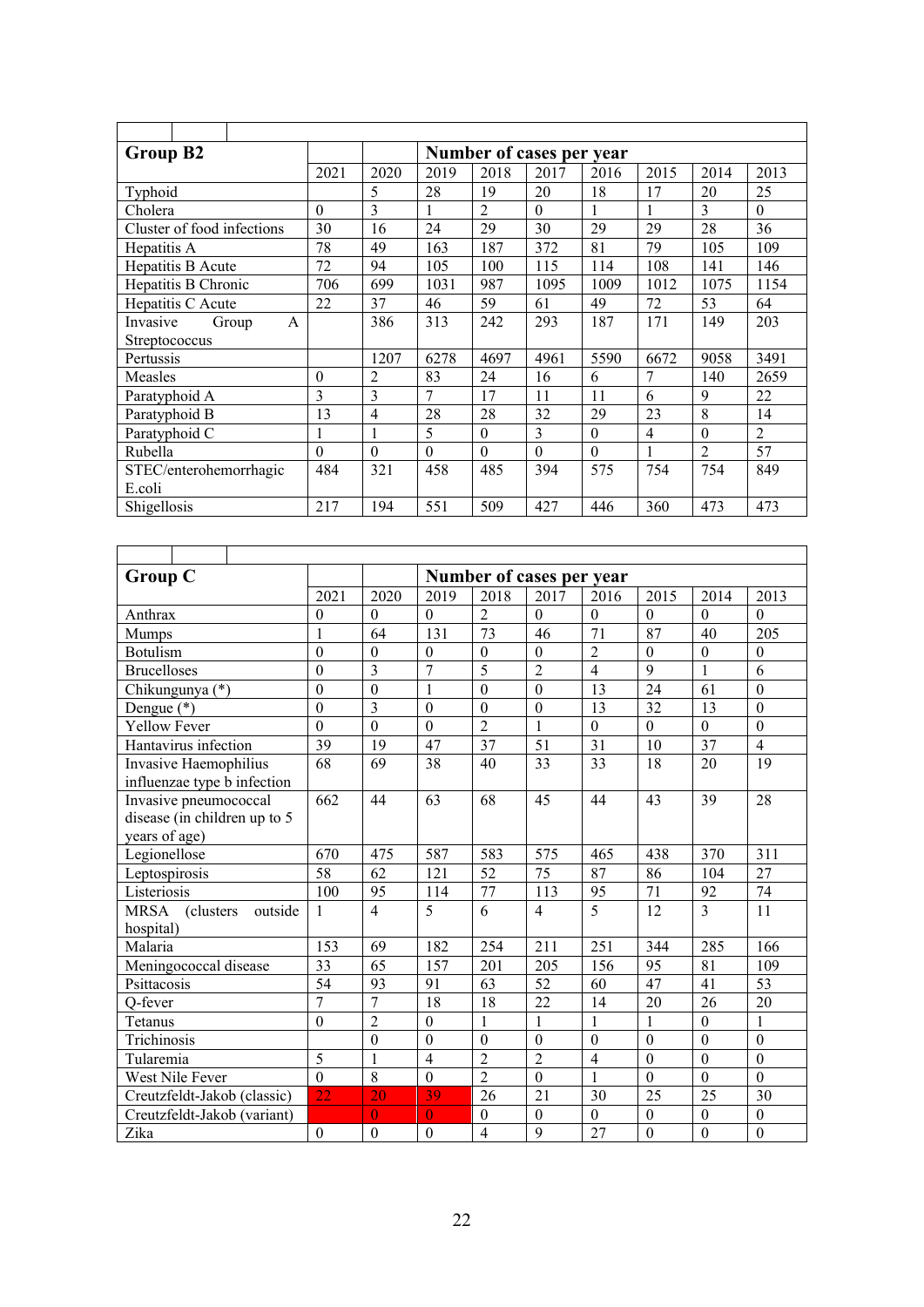## **Confidence-Building Measure "C"**

## **Encouragement of publication of results and promotion of use of knowledge**

At the Third Review Conference it was agreed that States parties continue to implement the following:

Encouragement of publication of results of biological research directly related to the Convention, in scientific journals generally available to States parties, as well as promotion of use for permitted purposes of knowledge gained in this research.

### **Modalities**

The Third Review Conference agreed on the following:

1. It is recommended that basic research in biosciences, and particularly that directly related to the Convention should generally be unclassified and that applied research to the extent possible, without infringing on national and commercial interests, should also be unclassified.

2. States parties are encouraged to provide information on their policy as regards publication of results of biological research, indicating, *inter alia*, their policies as regards publication of results of research carried out in research centres and laboratories subject to exchange of information under item A and publication of research on outbreaks of diseases covered by item B, and to provide information on relevant scientific journals and other relevant scientific publications generally available to States parties.

3. The Third Review Conference discussed the question of cooperation and assistance as regards the safe handling of biological material covered by the Convention. It concluded that other international forums were engaged in this field and expressed its support for efforts aimed at enhancing such cooperation.

| <b>Contributors</b>                                          | <b>Abbreviations</b> |
|--------------------------------------------------------------|----------------------|
| Erasmus Medical Center Rotterdam – Laboratory for Infectious | EUR                  |
| Diseases                                                     |                      |
| Ministry of Defence                                          | DEF                  |
| TNO Defence, Security and Safety                             | <b>TNO</b>           |
| Ministry of Infrastructure and Water Management              | I&W                  |
| Minstry of Health, Welfare and Sport                         | VWS                  |
| National Institute for Public Health and the Environment     | <b>RIVM</b>          |
| Boehringer Ingelheim Animal Health Netherlands B.V.          |                      |
| (formerly Merial Lelystad)                                   |                      |
| Janssen Vaccines & Prevention (formerly Janssen / Crucell    | <b>JVP</b>           |
| Holland B.V.)                                                |                      |
| Intervet International B.V. / MSD Animal Health              |                      |
| Wacker Biotech B.V. (formerly SynCo Bio Partners B.V.)       |                      |
| Wageningen Bioveterinary Research (formerly<br>Central       |                      |
| Veterinary Institute)                                        |                      |

### **Data from the Erasmus Medical Center Rotterdam – Laboratory for Infectious Diseases (EUR)**

Not applicable

 $\rightarrow$  Data from the Ministry of Defence & TNO Defence, Security and Safety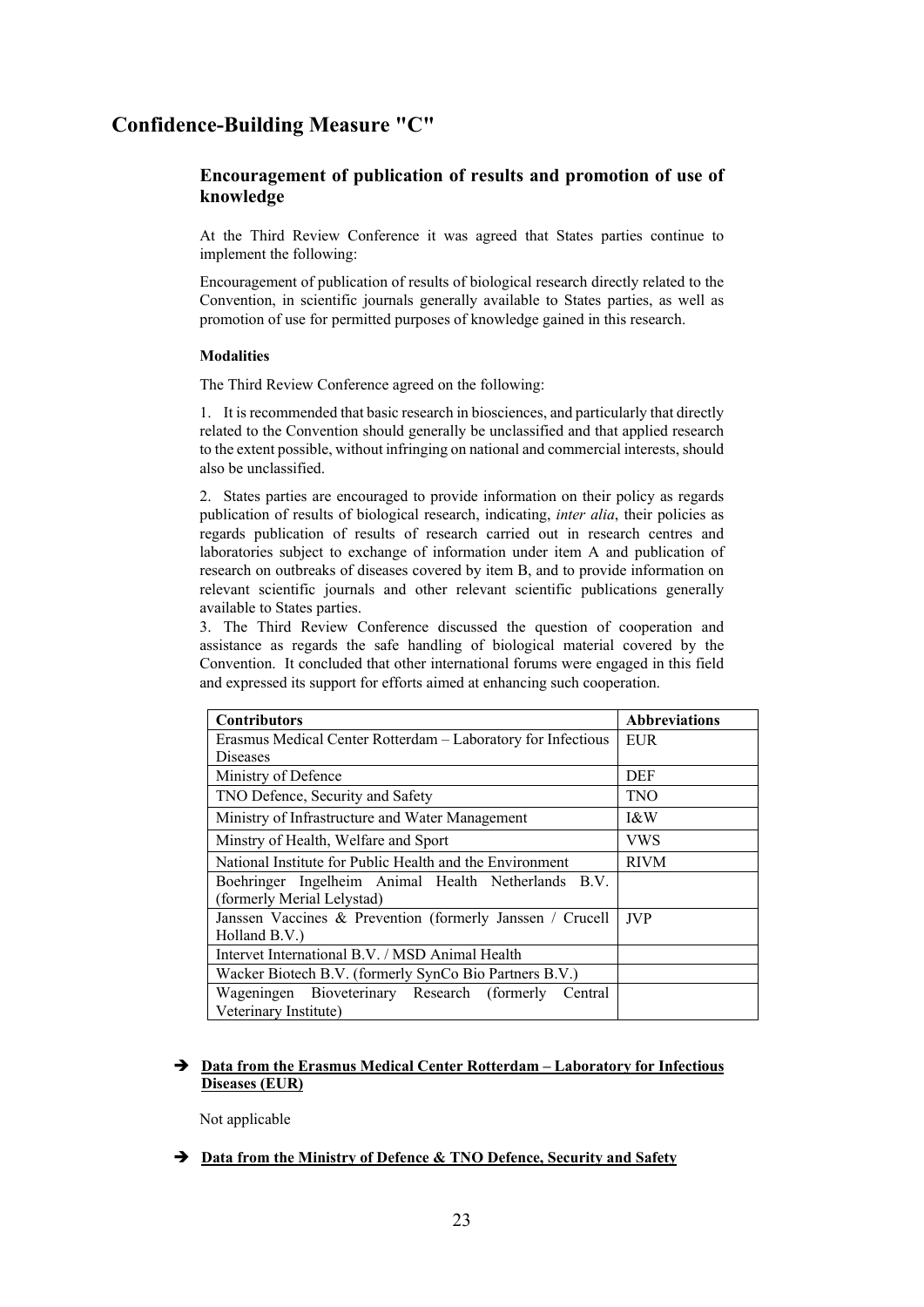Encouragement of publication of results and promotion of use of knowledge

- In general, the Dutch Ministry of Defence (MoD) encourages publication of results and the promotion of knowledge.
- Results obtained are subject to consent of the Managing Director of TNO, Defence, Safety and Security – the institute that carries out BW research on behalf of the MoD. Furthermore, publication is only allowed after consent by the MoD.
- Scientific publications can be obtained from the sources. As far as relevant, data are published in (inter)national scientific manuals, peer-reviewed journals and magazines.
- Where appropriate IPR, will be protected by patents.

### → <u>Data from the Ministry of Infrastructure and Water Management (I&W)</u>

As the ministry of Infrastructure and Water Management (I&W) has no influence in whether or not the result of scientific research related to the Convention is published, I&W does not need to classify or unclassify any publication, nor can I&W promote any given publication. Of course I&W will take the recommendation of the Third Review Convention into consideration in the eventuality of any publication in the future.

### **Data from the National Institute for Public Health and the Environment (RIVM)**

The National Institute for Public Health and the Environment (RIVM) is a recognized leading centre of expertise in the fields of health, nutrition and environmental protection. The RIVM plays a central role in information exchange with local health services, among other through a national infectious disease bulletin, electronic surveillance systems (for notifiable and voluntarily monitored diseases), yearly seminars and an electronic rapid alert system. Studies carried out by the National Institute of Public Health and the Environment are published in the public domain (www.rivm.nl.). The dual-use aspect of publications was assessed as described in the Dutch Code of Conduct, as well as in the advisory report of the KNAW 'Improving biosecurity; assessment of dual-use research'.

Besides the above mentioned the RIVM develops and exploits its international knowledge base in various ways:

- International research and projects.
- Contributions to international conferences and publications.
- Activities on behalf of international clients such as the European Commission and its agencies, the World Health Organization (WHO) and the Organization for Economic Cooperation and Development (OECD). RIVM plays an active part in the WHO Collaborating Centres.
- Activities further to formal agreements between the Netherlands and other countries, including 'twinning'-programs designed to provide specific assistance, and collaboration with RIVM's sister organizations in other countries.
- RIVM actively participates in the EU CBRN Centres of Excellence initiative that aims to strengthen the CBRN-resilience. RIVM participated in projects dedicated to strengthen biosafety and biosecurity in research facilities and hospitals in Central Asia. Additionally, within this CoE initiative, CBRN first response and CBRN forensics is strengthened in Southeast and Eastern Europe by train-the-trainer programs and table-top and field exercises, both at national and sub-regional level, thereby promoting inter-agency and regional cooperation in CBRN first response and CBRN forensics. Within this EU CBRN CoE initiative, RIVM participates in project that aims to protect critical infrastructure in Jordan, Lebanon and Iraq, where RIVM is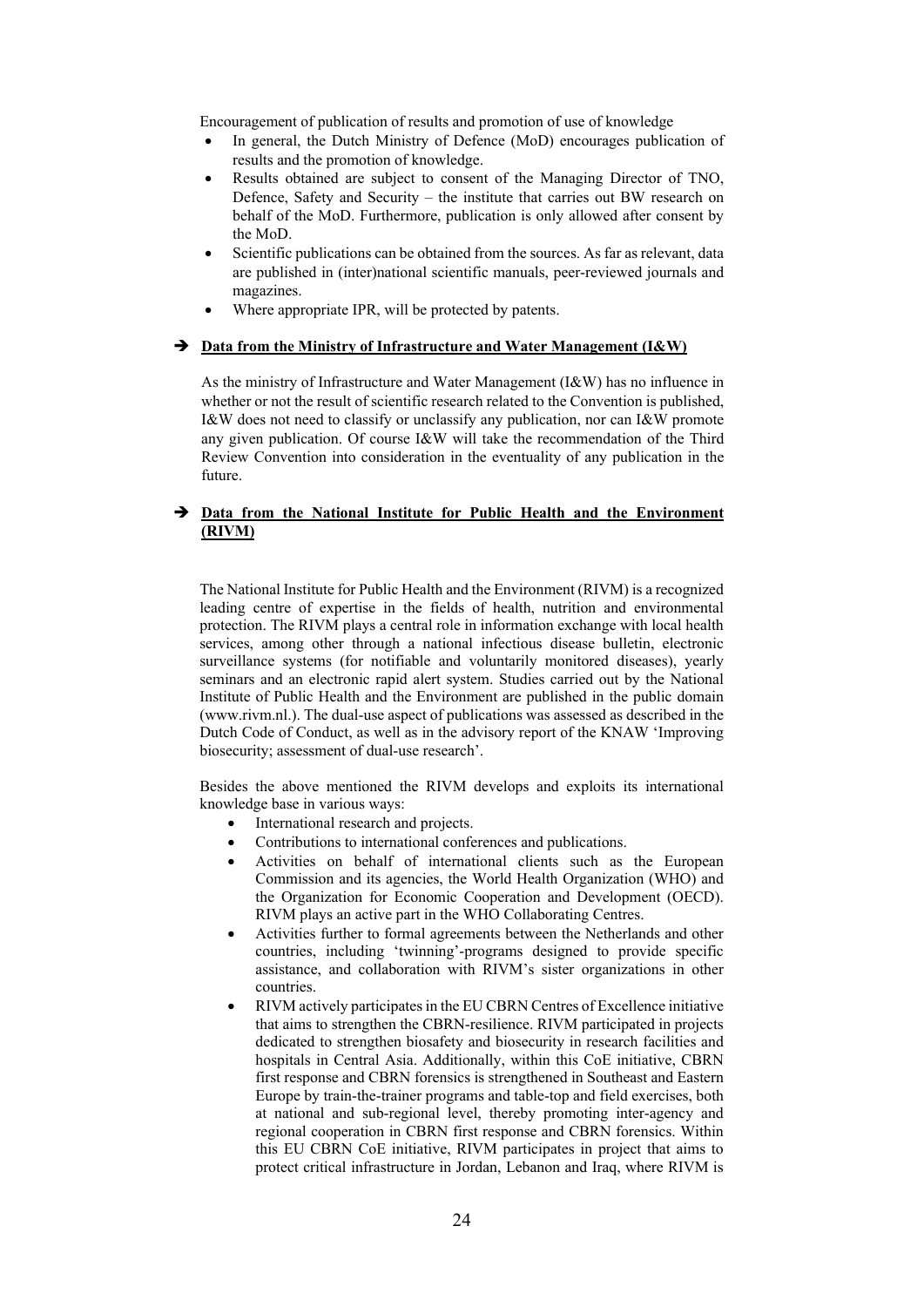mostly involved risk assessment and risk mitigation of the drinking water production, treatment and supply critical infrastructure in Jordan.

- Within the framework of the Global Partnership against the spread of weapons and materials of mass destruction, RIVM was actively involved in train-the-trainer programs on biosecurity awareness and biosecurity management in East African countries, including Uganda, Tanzania, Kenya and Ethiopia. In addition, RIVM assists several countries in the implementation of a national inventory of dangerous pathogens. This inventory is a comprehensive overview of all laboratories in a country, the pathogens that are stored by these laboratories and their required laboratory containment levels. To comply with international agreements, such as the the Biological Toxins and Weapons Convention, countries are obliged to have oversight mechanisms, including a national inventory.
- The Netherlands Biosecurity Office, housed by the RIVM, is the national knowledge and information center for the Dutch Government and for organizations that work with high-risk biological materials, and aims to disseminate the government's new policy on biosecurity. The Biosecurity Office provides information to raise awareness on biosecurity issues and to enhance bio-risk management inside the organizations concerned (www.bureaubiosecurity.nl). This is done by organizing workshops and lectures, distribute newsletters to inform the field, by providing tools to assess the organizations current level of biosecurity.

### **Data from Boehringer Ingelheim Animal Health Netherlands BV Lelystad (formerly Merial Lelystad)**

Boehringer Ingelheim Animal Health Netherlands BV Lelystad manufacturing and R&D works with different strains of the Foot-and-Mouth Disease Virus. At the site only applied research is performed, no basic or fundamental research. Publication of the results is, given the nature of the research, not in the interest of the company.

### **Data from Janssen Vaccines & Prevention ((JVP) formerly Crucell Holland B.V)**

JVP very much encourages the publication of results of scientific research. JVP has a general procedure for publication of abstracts, manuscripts, presentations, press releases and any other form of communication of scientific or clinical development result. This procedure ensures, amongst others, consistent language, style, and adequate media content of final publication, adherence to corporate strategy and identity, scientific soundness, statically correctness of the conclusions and identification of possible IP issues.

### **Data from Intervet International B.V. / MSD Animal Health**

MSD Animal Health believes in science for healthier animals, and as a research driven organisation, encourages publication of scientific research.

### **Data from Wacker Biotech B.V. (formerly SynCo Bio Partners B.V.)**

Wacker Biotech B.V. (formerly SynCo Bio Partners B.V.) is a Contract Development Manufacturing Organization in the (Bio-) Pharmaceutical industry and as such not involved in biological research publications. For this business model reason there is no need for Wacker Biotech B.V. to have a policy on publication of biological research. The process development services Wacker Biotech B.V. can provide are generally only applied after the initial research and 'proof of concept' stages of biological research have been completed.

#### **Data from the Wageningen Bioveterinary Research**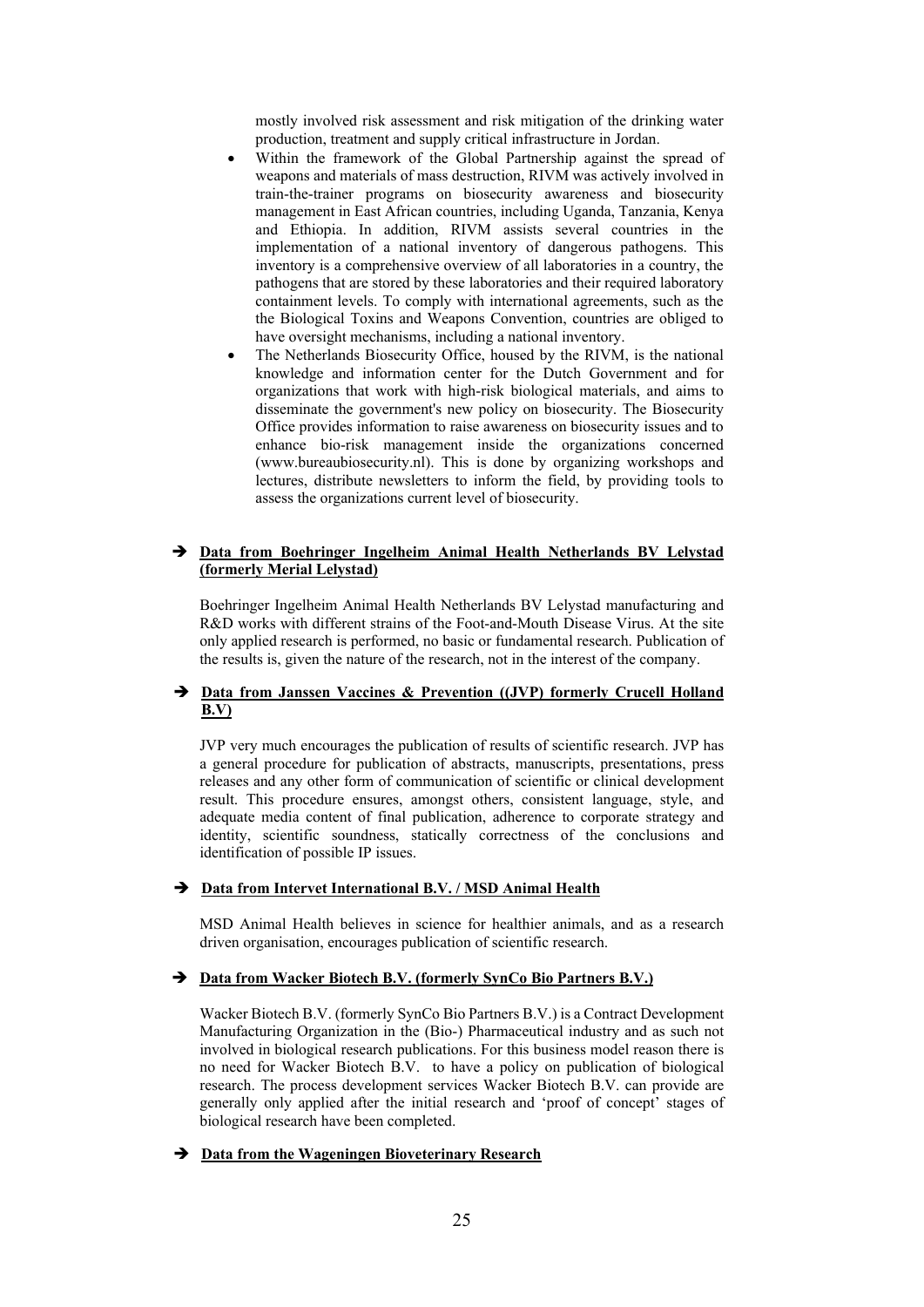Wageningen Bioveterinary Research (Lelystad, The Netherlands) is performing statutory tasks for the ministry of Agriculture, Nature and Food Quality in The Netherlands. The Netherlands has a legal obligation on publication of results of scientific research.There are no restrictions in general on the publication of results of scientific research. Publication takes place in (inter)national scientific manuals, journals, magazines and other sources.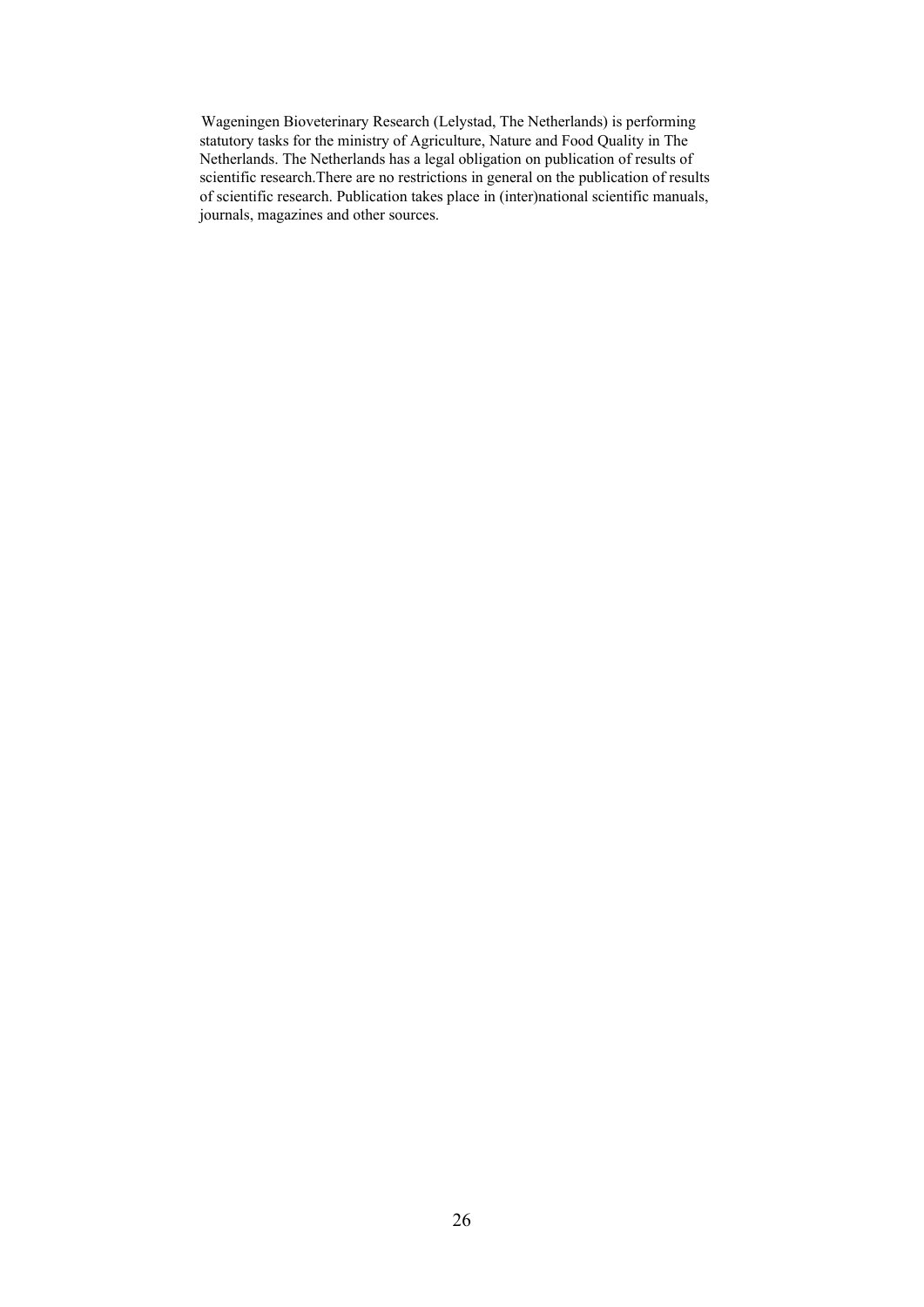## **Confidence-Building Measure "E"**

### **Declaration of legislation, regulations and other measures**

At the Third Review Conference the States parties agreed to implement the following, later amended by the Seventh Review Conference:

As an indication of the measures which they have taken to implement the Convention, States parties shall declare whether they have legislation, regulations or other measures:

- (a) To prohibit and prevent the development, production, stockpiling, acquisition or retention of the agents, toxins, weapons, equipment and means of delivery specified in Article I of the Convention, within their territory or anywhere under their jurisdiction or under their control anywhere;
- (b) In relation to the export or import of micro-organisms pathogenic to man, animals and plants or of toxins in accordance with the Convention;
- (c) In relation to biosafety and biosecurity.

States parties shall complete the attached form (Form E) and shall be prepared to submit copies of the legislation or regulations, or written details of other measures on request to the Implementation Support Unit (ISU) within the United Nations Office for Disarmament Affairs or to an individual State party. On an annual basis States parties shall indicate, also on the attached form, whether or not there has been any amendment to their legislation, regulations or other measures.

| <b>Contributors</b>                                      | <b>Abbreviations</b> |
|----------------------------------------------------------|----------------------|
| Ministry of Defence                                      | <b>DEF</b>           |
| TNO Defence, Security and Safety                         | <b>TNO</b>           |
| Ministry of Agriculture, Nature and Food Quality         | <b>LNV</b>           |
|                                                          |                      |
| Ministry of Infrastructure and Water Management          | I&W                  |
| Ministry of Health, Welfare and Sport                    | <b>VWS</b>           |
| Ministry of Social Affairs and Employment                | <b>SZW</b>           |
| National Institute for Public Health and the Environment | <b>RIVM</b>          |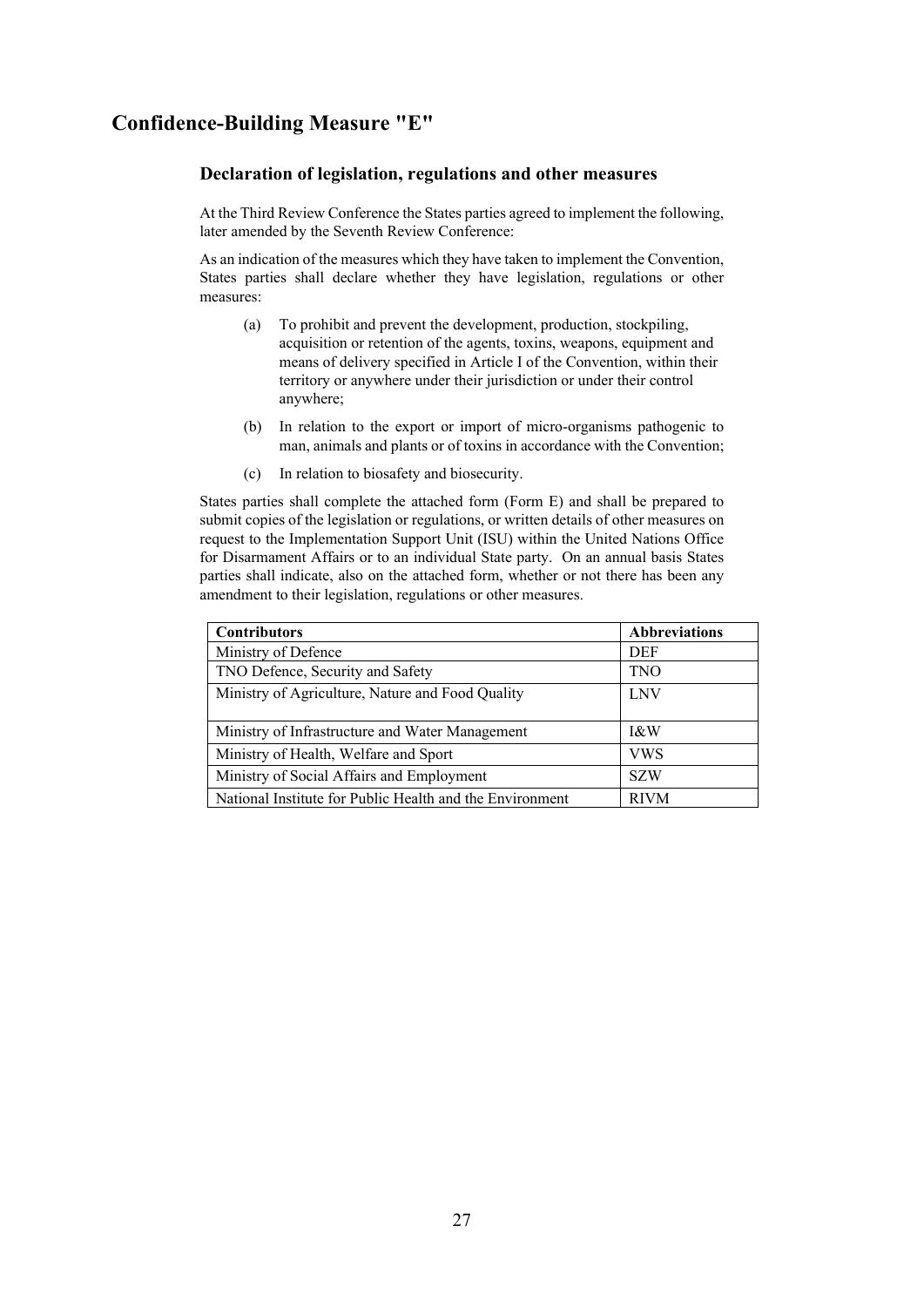### $\rightarrow$  Data from the Ministry of Defence & TNO Defence, Security and Safety

The Ministry of Defence complies to civil legislation, regulations and other measures related to the topics (a) to (d) below, and has issued no additional legislation, regulations or measures on these topics.

## **Declaration of legislation, regulations and other measures**

| <b>Relating to</b>               |                                                                                                                                                                                                   | Legislation    | Regulations | <b>Other</b>   | Amended<br>measures <sup>18</sup> since last year |
|----------------------------------|---------------------------------------------------------------------------------------------------------------------------------------------------------------------------------------------------|----------------|-------------|----------------|---------------------------------------------------|
| (a)<br>I                         | Development,<br>production stockpiling,<br>acquisition or retention of<br>microbial or other biological<br>agents, or toxins, weapons,<br>equipment and means of<br>delivery specified in Article | No.            | No.         | No.            | No                                                |
| (b)                              | Exports of micro- No<br>organisms $19$ and toxins                                                                                                                                                 |                | No          | N <sub>0</sub> | No                                                |
| (c)                              | Imports of micro-<br>organisms <sup>11</sup> and toxins                                                                                                                                           | N <sub>0</sub> | No          | No             | No                                                |
| (d)<br>biosecurity <sup>21</sup> | Biosafety <sup>20</sup> and                                                                                                                                                                       | No             | No          | No             | No                                                |

## **Data from the Ministry of Agriculture, Nature and Food Quality (LNV)**

| <b>Relating to</b> |                                                                                                                                                                                                   | Legislation | Regulations    | Other | Amended<br>measures <sup>22</sup> since last year |
|--------------------|---------------------------------------------------------------------------------------------------------------------------------------------------------------------------------------------------|-------------|----------------|-------|---------------------------------------------------|
| (a)                | Development,<br>production stockpiling,<br>acquisition or retention of<br>microbial or other biological<br>agents, or toxins, weapons,<br>equipment and means of<br>delivery specified in Article | No          | N <sub>0</sub> | No    | No.                                               |

<span id="page-27-0"></span><sup>&</sup>lt;sup>18</sup> Including guidelines.<br><sup>19</sup> Micro-organisms pathogenic to man, animals and plants in accordance with the Convention.

<span id="page-27-2"></span><span id="page-27-1"></span><sup>&</sup>lt;sup>20</sup> In accordance with the latest version of the WHO Laboratory Biosafety Manual or equivalent

<span id="page-27-3"></span>national or international guidance.<br><sup>21</sup> In accordance with the latest version of the WHO Laboratory Biosecurity Guidance or equivalent national or international guidance.<br><sup>22</sup> Including guidelines.

<span id="page-27-4"></span>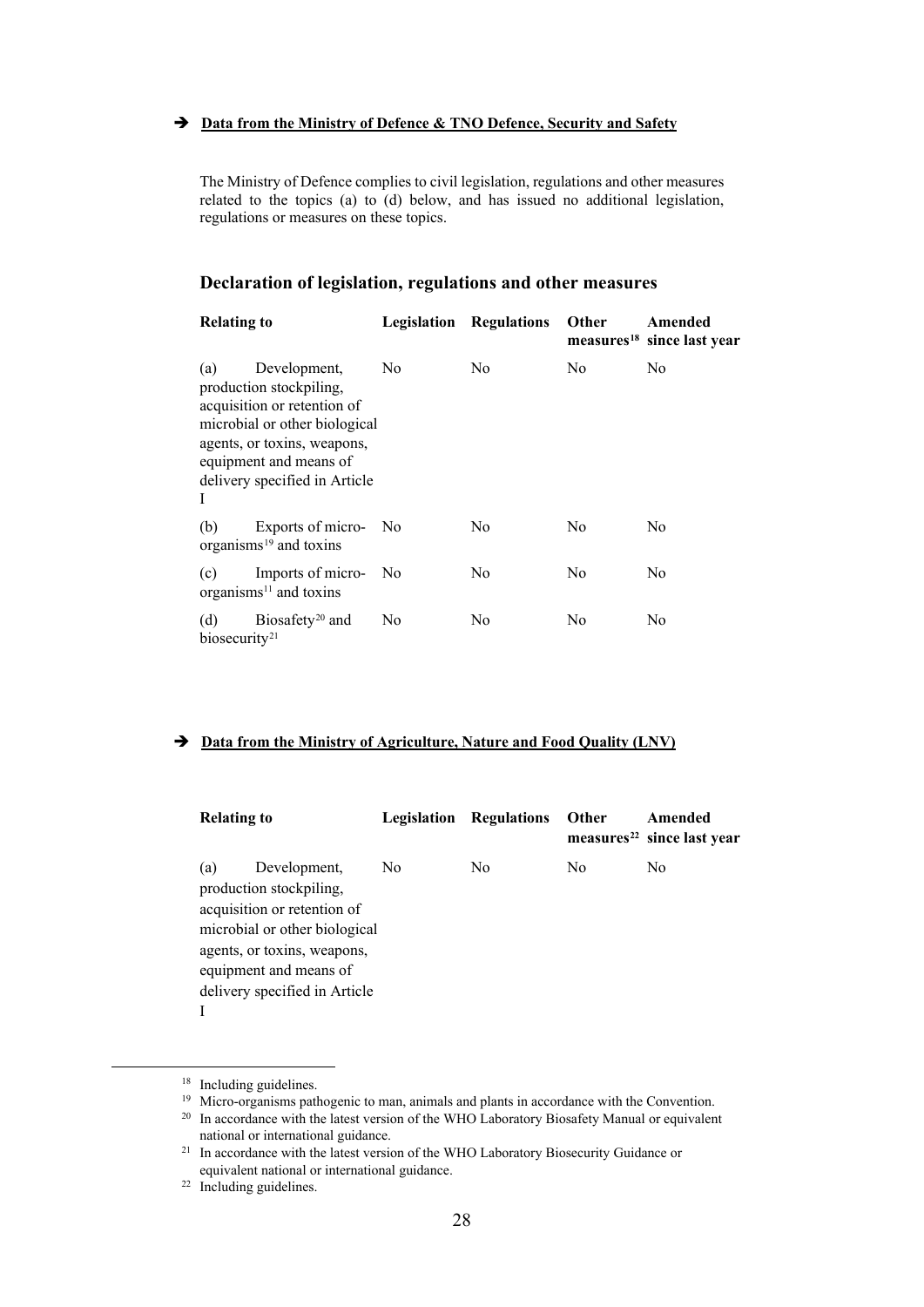| (b)                              | Exports of micro- No<br>organisms $^{23}$ and toxins |                | No  | No. | No |
|----------------------------------|------------------------------------------------------|----------------|-----|-----|----|
| (c)                              | Imports of micro- No<br>organisms $11$ and toxins    |                | No. | No. | No |
| (d)<br>biosecurity <sup>25</sup> | Biosafety <sup>24</sup> and                          | N <sub>o</sub> | No. | No  | No |

## **Data from the Ministry of Health, Welfare and Sport (VWS)**

## **Declaration of legislation, regulations and other measures**

| <b>Relating to</b>               |                                                                                                                                                                                                   |                | <b>Legislation Regulations</b> | <b>Other</b>   | Amended<br>measures <sup>26</sup> since last year |
|----------------------------------|---------------------------------------------------------------------------------------------------------------------------------------------------------------------------------------------------|----------------|--------------------------------|----------------|---------------------------------------------------|
| (a)<br>I                         | Development,<br>production stockpiling,<br>acquisition or retention of<br>microbial or other biological<br>agents, or toxins, weapons,<br>equipment and means of<br>delivery specified in Article | N <sub>o</sub> | N <sub>0</sub>                 | N <sub>0</sub> | No                                                |
| (b)                              | Exports of micro- No<br>organisms <sup>27</sup> and toxins                                                                                                                                        |                | No.                            | N <sub>0</sub> | No                                                |
| (c)                              | Imports of micro-<br>organisms <sup>11</sup> and toxins                                                                                                                                           | N <sub>o</sub> | N <sub>0</sub>                 | No             | No                                                |
| (d)<br>biosecurity <sup>29</sup> | Biosafety <sup>28</sup> and                                                                                                                                                                       | No             | No                             | No             | No                                                |

<span id="page-28-1"></span><span id="page-28-0"></span><sup>&</sup>lt;sup>23</sup> Micro-organisms pathogenic to man, animals and plants in accordance with the Convention.<br><sup>24</sup> In accordance with the latest version of the WHO Laboratory Biosafety Manual or equivalent national or international guidance.<br><sup>25</sup> In accordance with the latest version of the WHO Laboratory Biosecurity Guidance or

<span id="page-28-2"></span>equivalent national or international guidance.<br><sup>26</sup> Including guidelines.<br><sup>27</sup> Micro-organisms pathogenic to man, animals and plants in accordance with the Convention.

<span id="page-28-3"></span>

<span id="page-28-5"></span><span id="page-28-4"></span><sup>&</sup>lt;sup>28</sup> In accordance with the latest version of the WHO Laboratory Biosafety Manual or equivalent national or international guidance.

<span id="page-28-6"></span><sup>&</sup>lt;sup>29</sup> In accordance with the latest version of the WHO Laboratory Biosecurity Guidance or equivalent national or international guidance.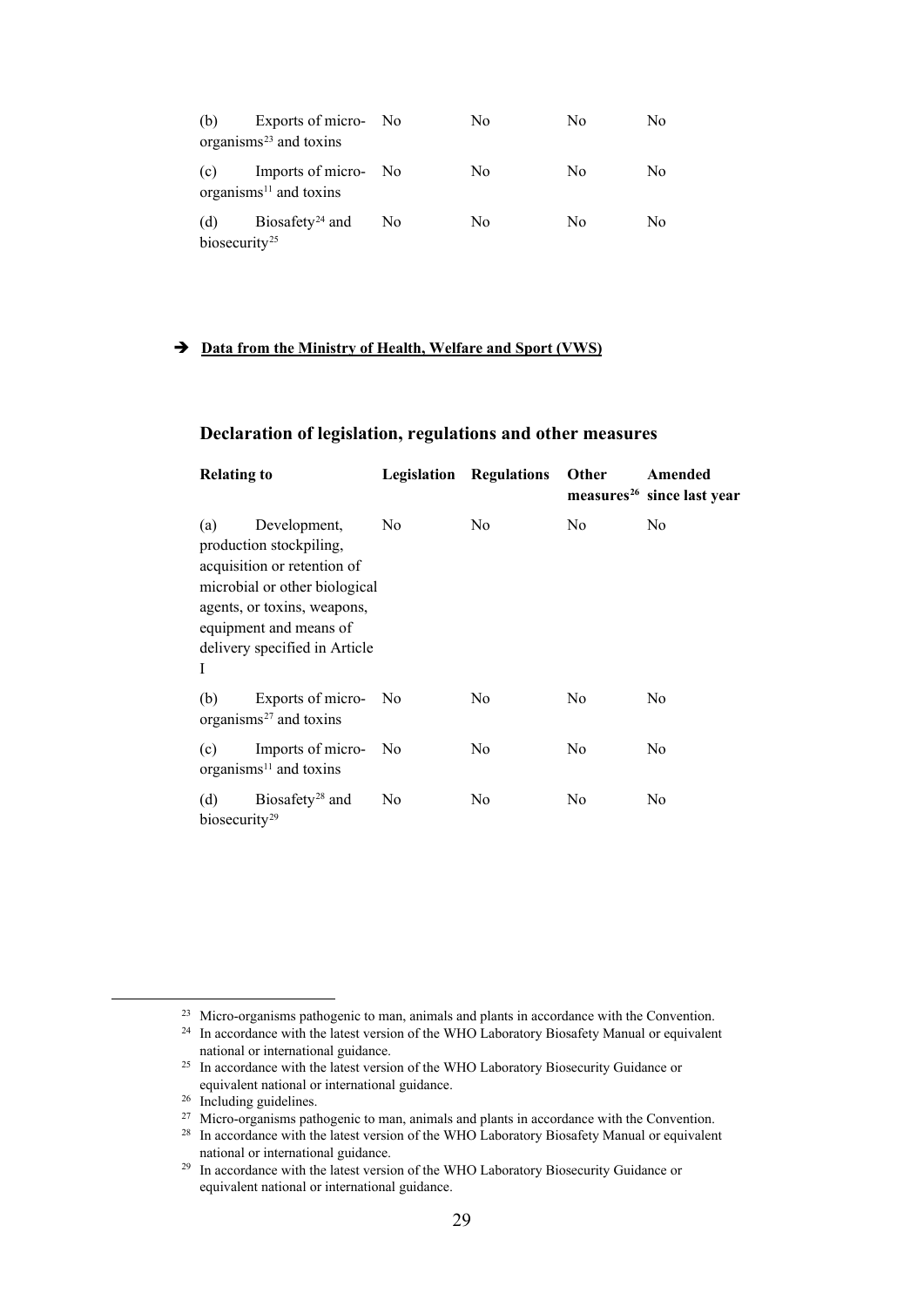## **Declaration of legislation, regulations and other measures**

| <b>Relating to</b>               |                                                                                                                                                                                                   | Legislation    | <b>Regulations</b> | <b>Other</b> | Amended<br>measures <sup>30</sup> since last year |
|----------------------------------|---------------------------------------------------------------------------------------------------------------------------------------------------------------------------------------------------|----------------|--------------------|--------------|---------------------------------------------------|
| (a)<br>I                         | Development,<br>production stockpiling,<br>acquisition or retention of<br>microbial or other biological<br>agents, or toxins, weapons,<br>equipment and means of<br>delivery specified in Article | N <sub>0</sub> | N <sub>0</sub>     | No           | No                                                |
| (b)                              | Exports of micro-<br>organisms <sup>31</sup> and toxins                                                                                                                                           | N <sub>0</sub> | N <sub>0</sub>     | No           | N <sub>0</sub>                                    |
| (c)                              | Imports of micro-<br>organisms <sup>11</sup> and toxins                                                                                                                                           | No             | N <sub>0</sub>     | No           | No                                                |
| (d)<br>biosecurity <sup>33</sup> | Biosafety <sup>32</sup> and                                                                                                                                                                       | No             | N <sub>0</sub>     | No           | $Yes*$                                            |

\* There has been an amendment since last year due to the classification of SARS-CoV-2. The Commission Directive (EU) 2020/739 of 3 June 2020 amending Annex III to Directive 2000/54/EC of the European Parliament and of the Council as regards the inclusion of SARS-CoV-2 in the list of biological agents known to infect humans and amending Commission Directive (EU) 2019/1833.[34](#page-29-4)

## **Data from the Ministry of Infrastructure and Water Management (I&W)**

**Declaration of legislation, regulations and other measures under the responsibility of the Ministry of Infrastructure and Water Management.**

| <b>Relating to</b> | Legislation Regulations Other |                                   | Amended |
|--------------------|-------------------------------|-----------------------------------|---------|
|                    |                               | measures <sup>35</sup> since last |         |
|                    |                               |                                   | vear    |

 $30$  Including guidelines.<br> $31$  Micro-organisms pathogenic to man, animals and plants in accordance with the Convention.

<sup>&</sup>lt;sup>32</sup> In accordance with the latest version of the WHO Laboratory Biosafety Manual or equivalent

national or international guidance.<br><sup>33</sup> In accordance with the latest version of the WHO Laboratory Biosecurity Guidance or equivalent national or international guidance.

<span id="page-29-5"></span><span id="page-29-4"></span><span id="page-29-3"></span><span id="page-29-2"></span><span id="page-29-1"></span><span id="page-29-0"></span> $\frac{34 \text{ http://data.europa.eu/eli/dir/2020/739/oj}}{\text{Including guidelines}}$  $\frac{34 \text{ http://data.europa.eu/eli/dir/2020/739/oj}}{\text{Including guidelines}}$  $\frac{34 \text{ http://data.europa.eu/eli/dir/2020/739/oj}}{\text{Including guidelines}}$ 

Including guidelines.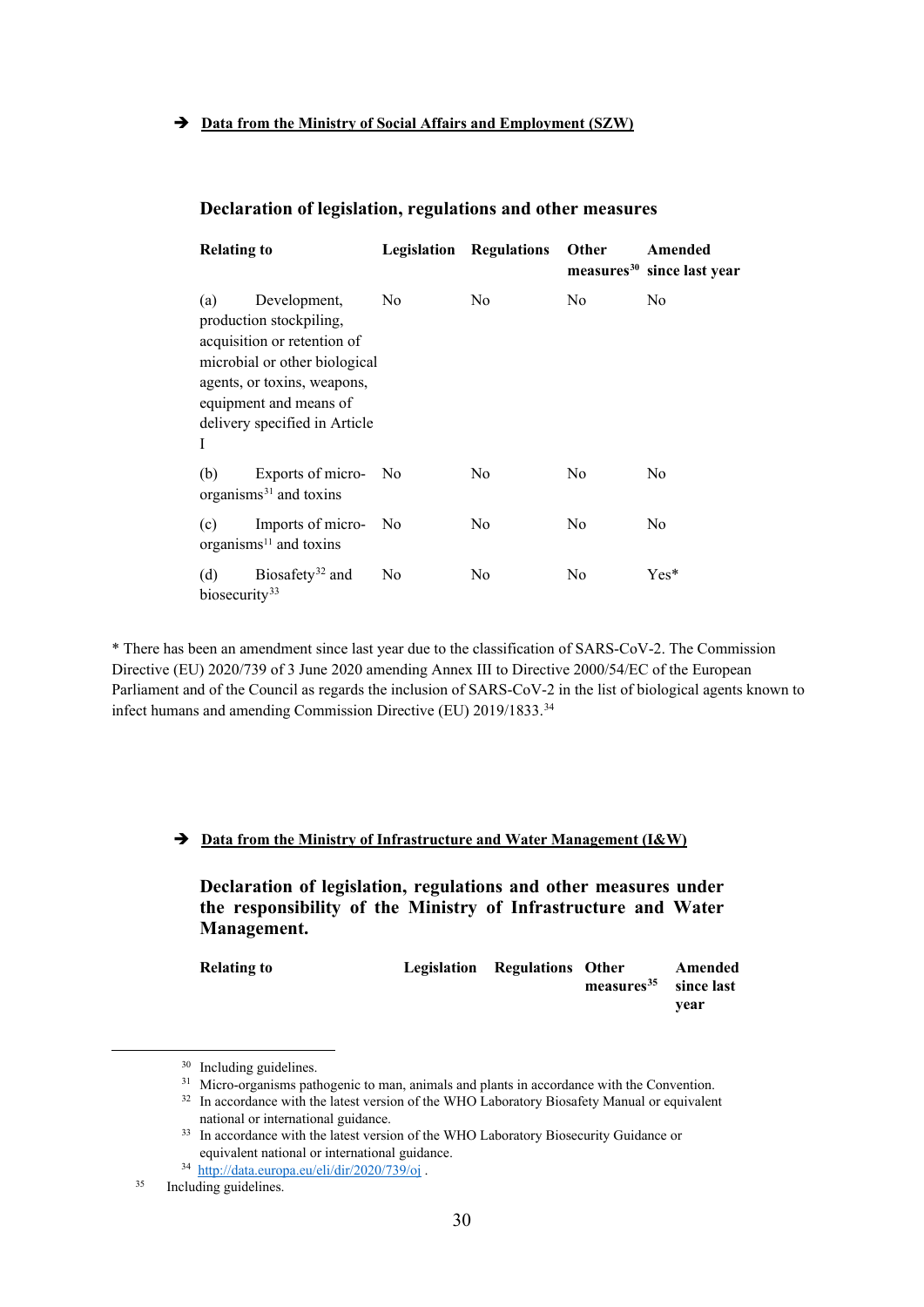| (a)                              | Development,<br>production stockpiling,<br>acquisition or retention of<br>microbial or other biological<br>agents, or toxins, weapons,<br>equipment and means of<br>delivery specified in Article I | No                                      | No                                             | No                                      | N.A. |
|----------------------------------|-----------------------------------------------------------------------------------------------------------------------------------------------------------------------------------------------------|-----------------------------------------|------------------------------------------------|-----------------------------------------|------|
| (b)                              | Exports of micro-<br>organisms $36$ and toxins                                                                                                                                                      | No                                      | No.                                            | N <sub>0</sub>                          | N.A. |
| (c)                              | Imports of micro-<br>organisms $^{11}$ and toxins                                                                                                                                                   | No.                                     | No                                             | No                                      | N.A. |
| (d)<br>biosecurity <sup>38</sup> | Biosafety <sup>37</sup> and                                                                                                                                                                         | Biosafety:<br>Yes<br>Biosecurity:<br>No | Biosafety:<br><b>Yes</b><br>Biosecurity:<br>No | Biosafety:<br>Yes<br>Biosecurity:<br>No | No   |

### General remark to the above table:

The ministry of Infrastructure and Water Management (I&W) is responsible for legislation related to the handling, use and making of genetically modified organisms (GMO). The objective of the GMO Decree is to ensure an adequate level of protection in the field of the safe handling and use of GMOs that may have adverse effects on the environment and human health or the environment. It deals with both the contained use and introduction into the environment of GMOs. The Decree implements the European Directives 2009/41/EC and 2001/18/EC on the contained use and the deliberate release into the environment of GMO's, respectively. Where appropriate, the decree requires advanced written consent from competent authorities before activities with GMOs may be conducted. On the basis of the information gathered by government as a result of the procedures of the Decree, it is possible to pinpoint which GMOs are being handled by research facilities and at which location. The level of detail varies for different categories, but for pathogenic microorganisms comprehensive information is available to the competent authority. This legislation has been slightly modified in 2020. With this modification, some procedures for obtaining a permit were amended. The level of safety was in no way altered or lowered.

The legislation can be found (in Dutch) at<http://wetten.overheid.nl/BWBR0035090/>

### **Data from the National Institute for Public Health and the Environment (RIVM)**

### **Declaration of legislation, regulations and other measures**

**Relating to Legislation Regulations Other measures[39](#page-30-3) last year Amended since** 

<span id="page-30-0"></span><sup>&</sup>lt;sup>36</sup> Micro-organisms pathogenic to man, animals and plants in accordance with the Convention.<br><sup>37</sup> In accordance with the latest version of the WHO Laboratory Biosafety Manual or equivalent

<span id="page-30-1"></span>national or international guidance.<br><sup>38</sup> In accordance with the latest version of the WHO Laboratory Biosecurity Guidance or equivalent

<span id="page-30-3"></span><span id="page-30-2"></span>national or international guidance.<br><sup>39</sup> Including guidelines.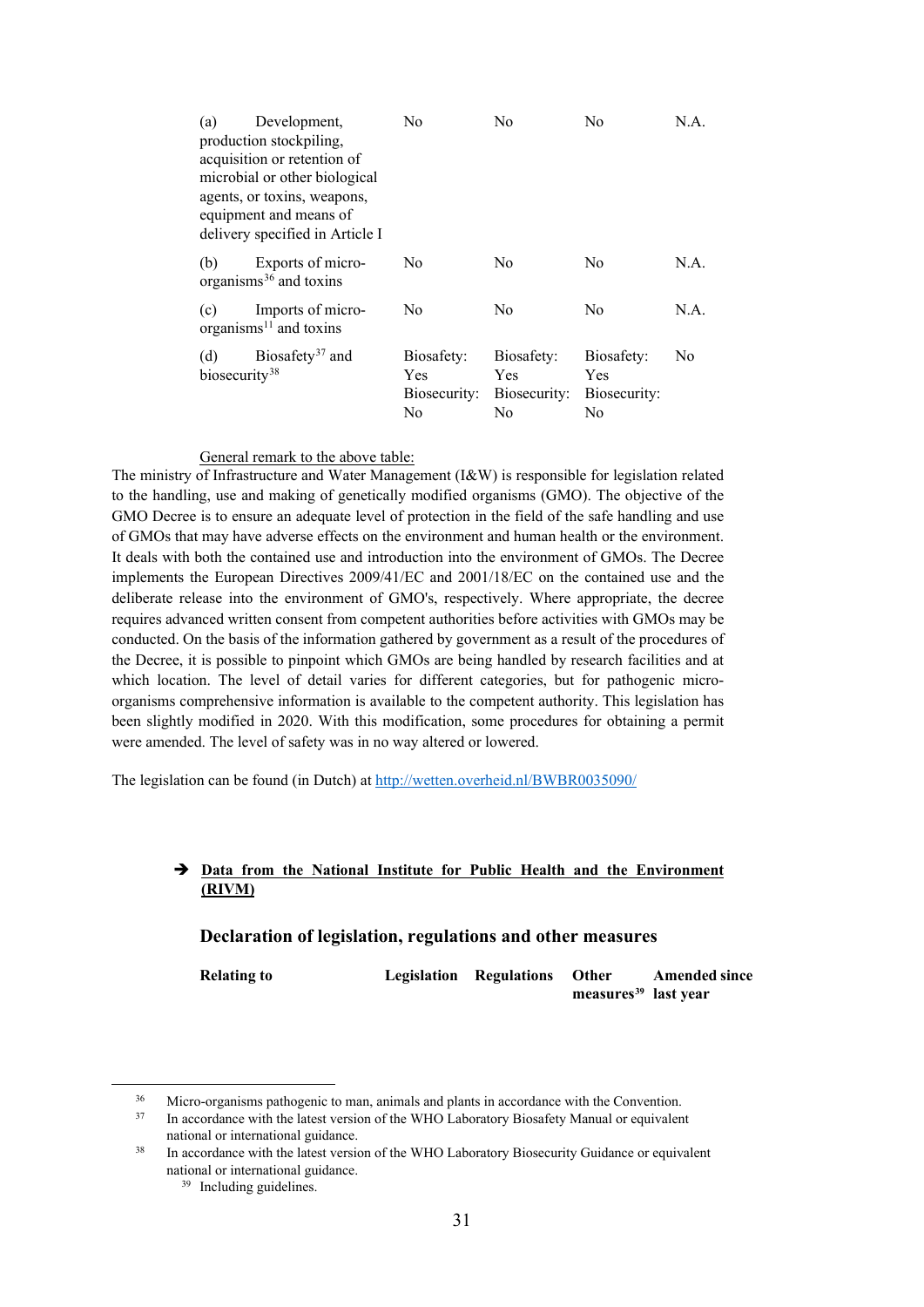| (a)                       | Development,                                            | Yes                                     | Yes                                            | No  | No  |
|---------------------------|---------------------------------------------------------|-----------------------------------------|------------------------------------------------|-----|-----|
|                           | production stockpiling,                                 |                                         |                                                |     |     |
|                           | acquisition or retention of                             |                                         |                                                |     |     |
|                           | microbial or other biological                           |                                         |                                                |     |     |
|                           | agents, or toxins, weapons,                             |                                         |                                                |     |     |
|                           | equipment and means of                                  |                                         |                                                |     |     |
|                           | delivery specified in Article I                         |                                         |                                                |     |     |
|                           |                                                         |                                         |                                                |     |     |
| (b)                       | Exports of micro-<br>organisms <sup>40</sup> and toxins | Yes                                     | Yes                                            | Yes | No  |
|                           |                                                         |                                         |                                                |     |     |
| (c)                       | Imports of micro-<br>$organisms11$ and toxins           | Yes                                     | Yes                                            | No  | No. |
|                           | (d) Biosafety <sup>41</sup> and                         | Yesfor                                  | Yes for                                        | Yes | No. |
| biosecurity <sup>42</sup> |                                                         | Biosafety                               | <b>Biosafety</b>                               |     |     |
|                           |                                                         | Under                                   |                                                |     |     |
|                           |                                                         |                                         |                                                |     |     |
|                           |                                                         |                                         |                                                |     |     |
|                           |                                                         |                                         |                                                |     |     |
|                           |                                                         | development Under<br>for<br>Biosecurity | Biosecurity:<br>development<br>for Biosecurity |     |     |

<span id="page-31-1"></span><span id="page-31-0"></span><sup>&</sup>lt;sup>40</sup> Micro-organisms pathogenic to man, animals and plants in accordance with the Convention.<br><sup>41</sup> In accordance with the latest version of the WHO Laboratory Biosafety Manual or equivalent national or international guidance.<br><sup>42</sup> In accordance with the latest version of the WHO Laboratory Biosecurity Guidance or

<span id="page-31-2"></span>equivalent national or international guidance.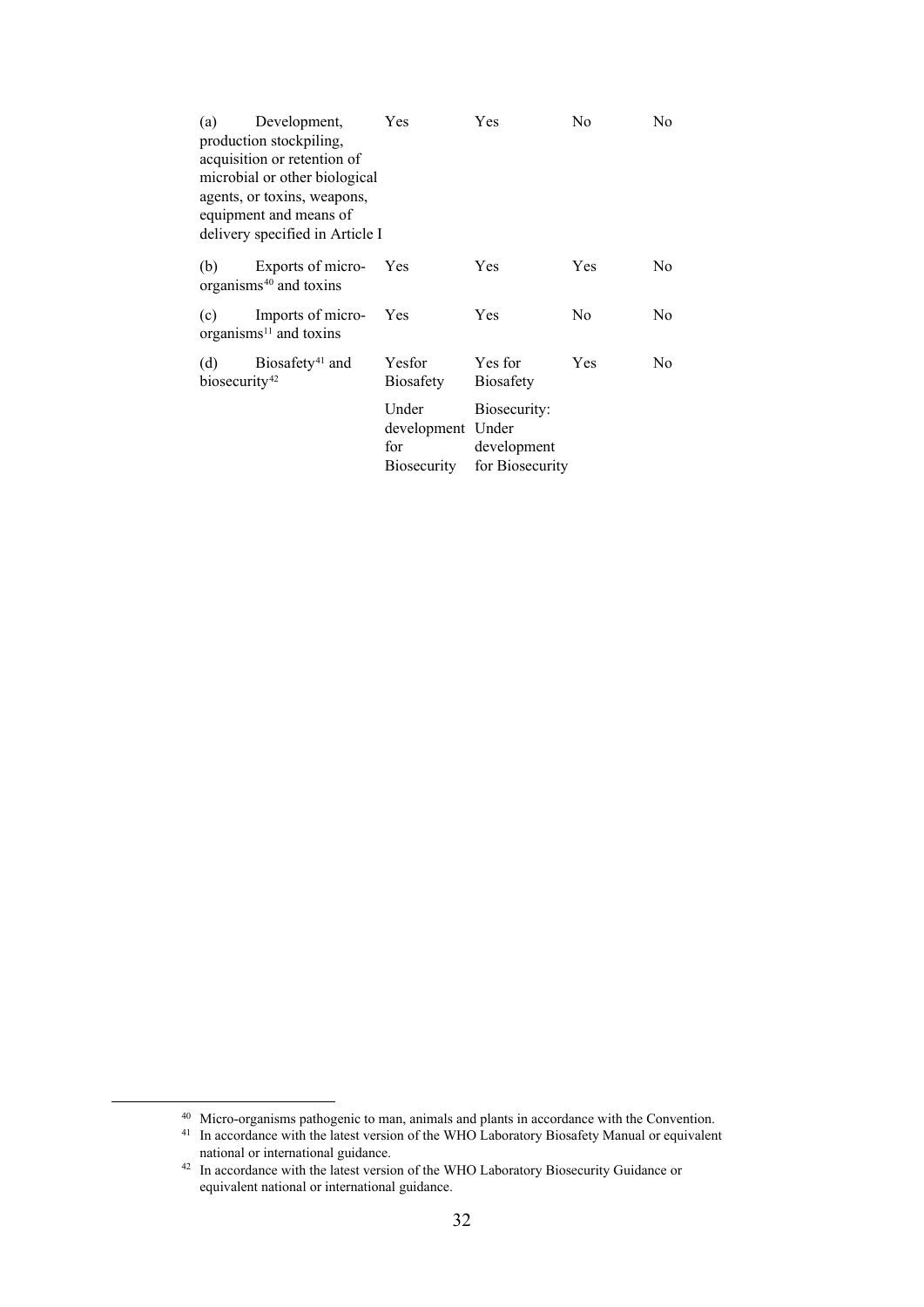## **Confidence-Building Measure "F"**

## **Declaration of past activities in offensive and/or defensive biological research and development programmes**

In the interest of increasing transparency and openness, States parties shall declare whether or not they conducted any offensive and/or defensive biological research and development programmes since 1 January 1946.

If so, States parties shall provide information on such programmes, in accordance with Form F.

| <b>Contributors</b>              | <b>Abbreviations</b> |
|----------------------------------|----------------------|
| Ministry of Defence              | DEF                  |
| TNO Defence, Security and Safety | <b>TNO</b>           |

#### $\rightarrow$  Data from the Ministry of Defence & the TNO Defence, Security and Safety

**1. Date of entry into force of the Convention for the State Party.**

22 June 1981

**2. Past offensive biological research and development programmes:**

No

**2a. Period(s) of activities**

Not applicable

**2b. Summary of the research and development activities indicating whether work was performed concerning production, test and evaluation, weaponization, stockpiling of biological agents, the destruction programme of such agents and weapons, and other related research.**

Not applicable

**3. Past defensive biological research and development programmes:**

Yes

**3a. Period(s) of activities**

From mid-1980s up to present

**3b. Summary of the research and development activities indicating whether or not work was conducted in the following areas: prophylaxis, studies on pathogenicity and virulence, diagnostic techniques, aerobiology, detection, treatment, toxinology, physical protection, decontamination, and other related research, with location if possible.**

The increasing importance of BW defence has generated research efforts in all aspects of passive BW defence (threat assessment, studies on pathogenicity and virulence, diagnostic techniques, aerobiology, detection and identification, physical protection and decontamination). All of this work is of defensive nature; it involves concept development and evaluation of concepts and products. For that purpose, TNO has BSL facilities, strain collections. This all falls under running assignments of the Netherlands government or the European Defence Agency.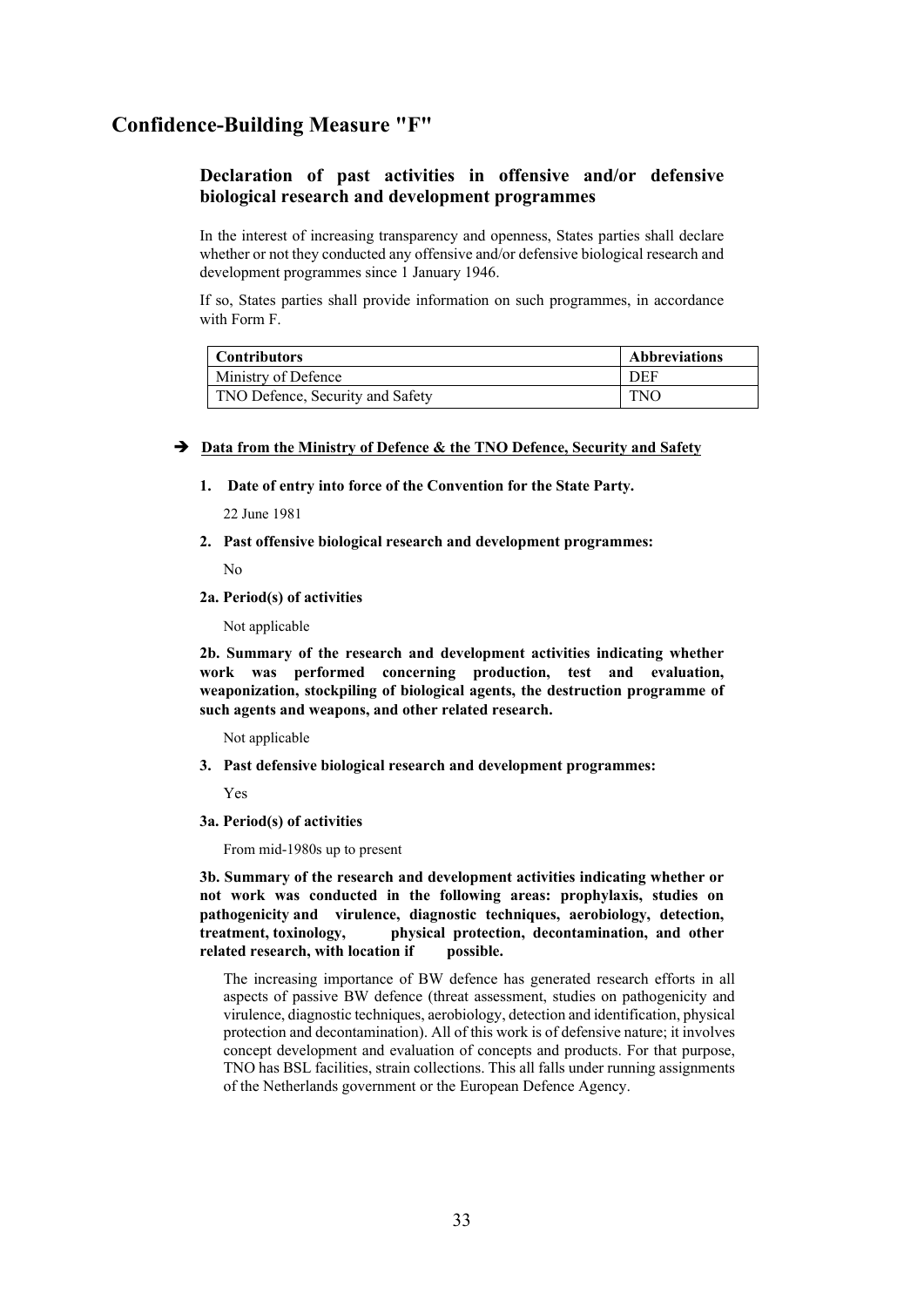## **Confidence-Building Measure "G"**

## **Declaration of vaccine production facilities**

To further increase the transparency of biological research and development related to the Convention and to broaden scientific and technical knowledge as agreed in Article X, each State party will declare all facilities, both governmental and nongovernmental, within its territory or under its jurisdiction or control anywhere, producing vaccines licensed by the State party for the protection of humans. Information shall be provided on Form G [[[attached.

| <b>Contributors</b>                                          | <b>Abbreviations</b> |
|--------------------------------------------------------------|----------------------|
| Erasmus Medical Center Rotterdam – Laboratory for Infectious | EUR                  |
| Diseases                                                     |                      |
| Wageningen Bioveterinary Research (WBVR)                     | WBVR                 |
| Abbott Biologicals B.V.                                      |                      |
| Bilthoven Biologicals B.V.                                   | <b>BBio</b>          |
| Boehringer Ingelheim Animal Health Netherlands B.V.          |                      |
| Janssen Vaccines & Prevention (formerly Janssen / Crucell    | <b>JVP</b>           |
| Holland B.V.)                                                |                      |
| Intervet International B.V. / MSD Animal Health              |                      |
| Wacker Biotech B.V.                                          |                      |

### **Erasmus MC Rotterdam – Laboratory for Infectious Diseases (EUR)**

- 1. **Name of Facility:** Erasmus Medical Center
- 2. **Location (mailing address):**

Dr Molewaterplein 50

**General description of the types of diseases covered:** Zoonotic viruses such as Ebola, Marburg, Crimean Congo, Hanta, SARS-**coronaviruses, Avian Influenza.**

3. **Arboviruses such as Denque, West Nile, Japanese Encephalitis, Rift Valley, Zika Respirat**

## **Wageningen Bioveterinary Research (WBVR)**

Wageningen Bioveterinary Reseach (Lelystad, The Netherlands) has nog production facility for vaccines licensed by the State party for the protection of humans

## **Abbott Biologicals B.V.**

- 1. **Name of Facility:** WWY/WWP
- 2. **Location (mailing address):** C.J. van Houtenlaan 36, 1381CP Weesp, The Netherlands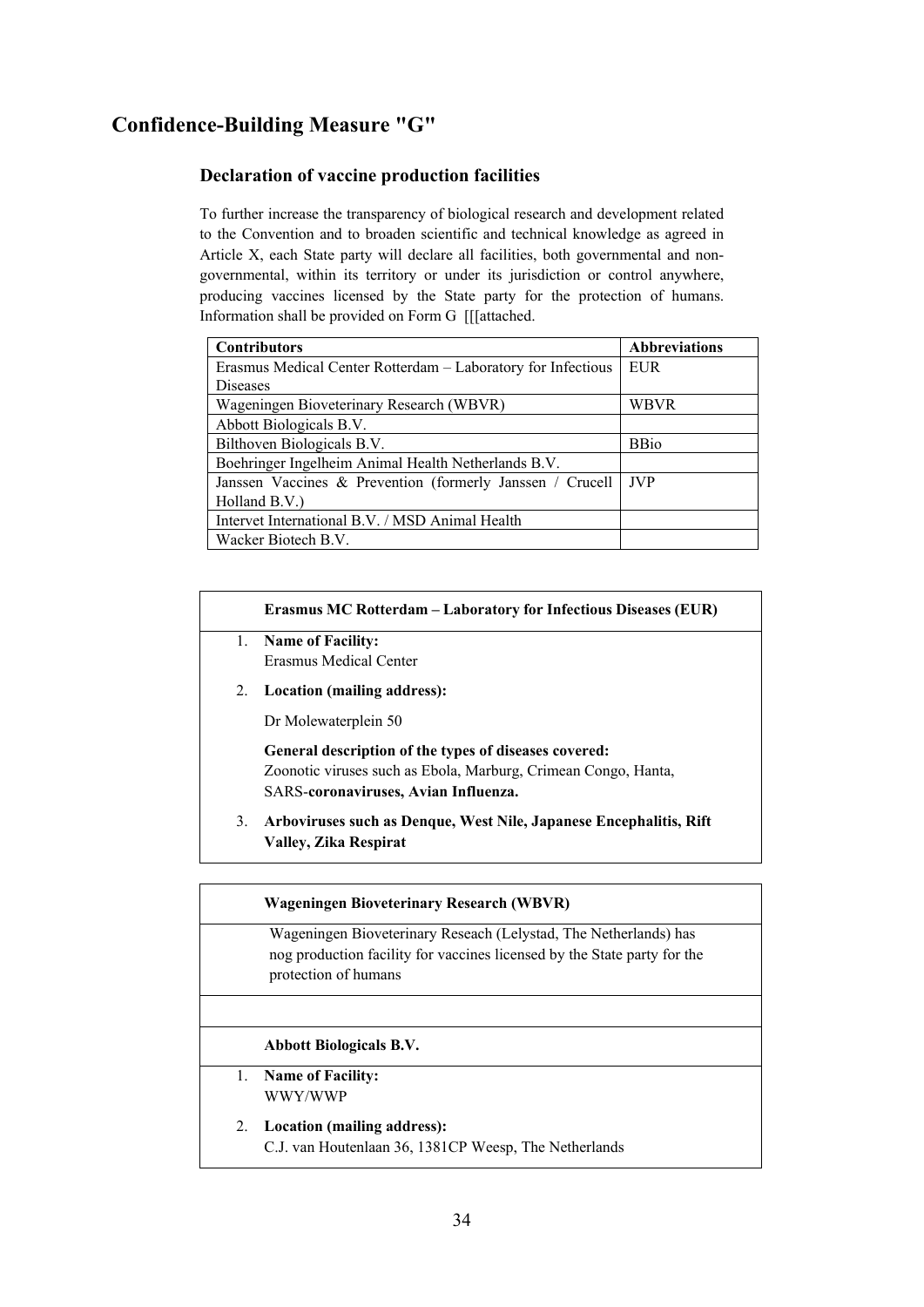P.O. Box 900, 1380 DA Weesp, the Netherlands

### 3. **General description of the types of diseases covered:** Influenza (human)

### **Bilthoven Biologicals B.V.**

- 1. **Name of Facility:** Bilthoven Biologicals B.V.
- 2. **Location (mailing address):** Antonie van Leeuwenhoeklaan 9-13 P.O. Box 457 3721 MA Bilthoven The Netherlands [www.bilthovenbiologicals.nl](http://www.bilthovenbiologicals.nl/)

### 3. **General description of the types of diseases covered:**

- Diphtheria
- Tetanus
- Poliomyelitis
- Bladder cancer

### **Boehringer Ingelheim Animal Health Netherlands B.V.**

## **1. Name of Facility:**

Boehringer Ingelheim Animal Health Netherlands B.V. (formerly Merial Lelystad)

## **2. Location:** Houtribweg 39, 8221 RA Lelystad, The Netherlands

## **3. General description of the types of diseases covered:** Boehringer Ingelheim Animal Health Netherlands BV Lelystad manufactures half product for Foot-and-Mouth Disease (FMD) vaccines and its R&D department develops new strains for vaccine purposes.

The research and production facilities are located on the premises of Wageningen BioVeterinary Research (formerly Central Veterinary Institute of WUR) and have a biocontaiment infrastructure, compliant with or above the minimal standards for working with FMD virus (veterinary biosafety class 4).

## **Intervet International B.V. / MSD Animal Health**

- 1. **Name of Facility:** Intervet International B.V., also known as MSD Animal Health
- 2. **Location (mailing address):** P.O. Box 31, 5830 AA Boxmeer, The Netherlands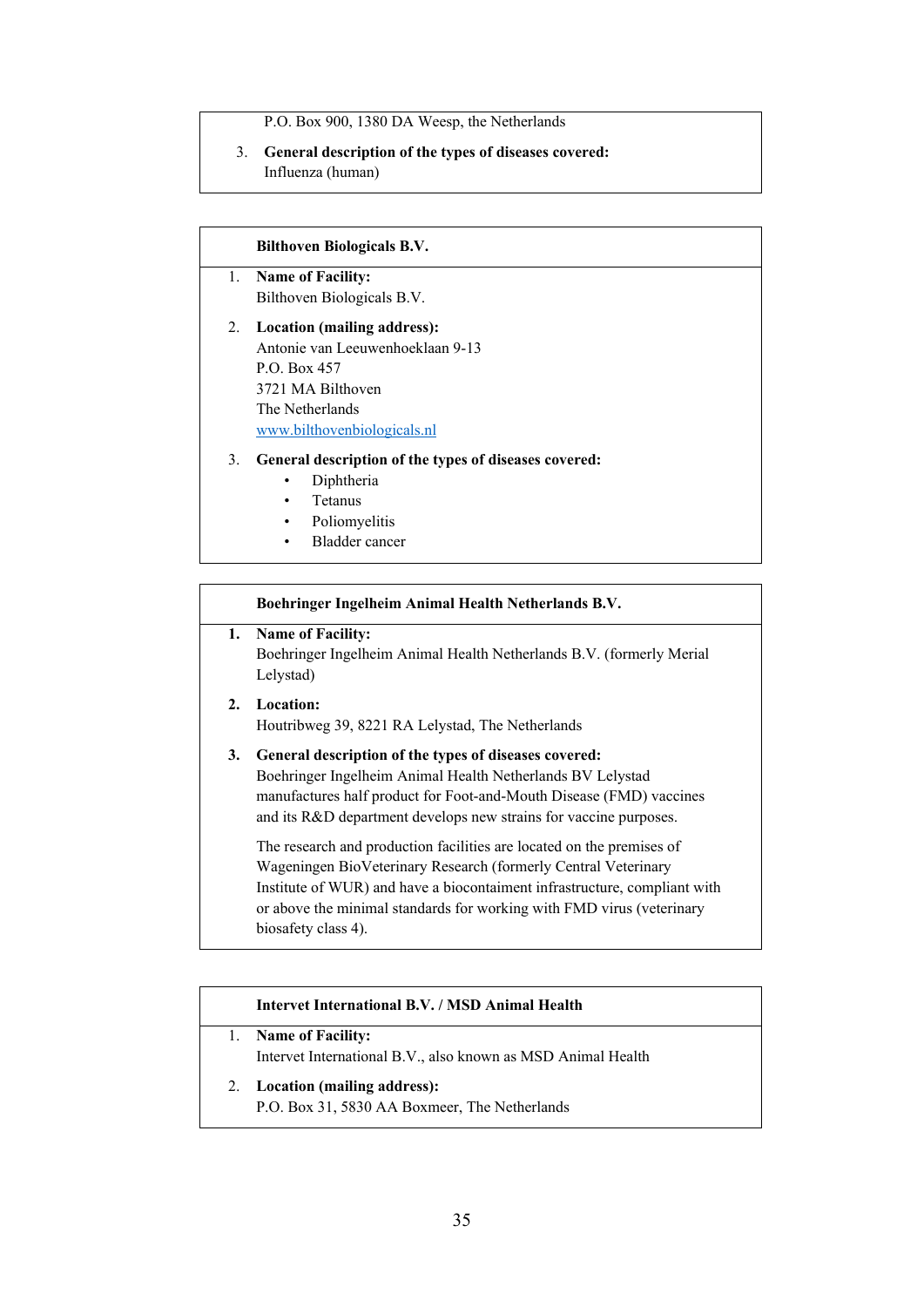## 3. **General description of the types of diseases covered:**

Pathogens from farm and companion animals, including bacteria, protozoa and viruses.

### **Janssen Vaccines & Prevention**

- 1. **Name of Facility:** Janssen Vaccines & Prevention
- 2. **Location:** P.O. Box 2048, 2301 CA Leiden, The Netherlands 3. **General description of the types of diseases covered:**
	- Viral diseases: Ebola, Margburg, Zika, RSV, HIV, HPV, Influenza, SARS-CoV-2.

Bacterial infectious diseases: ExPEC (E. coli) and MRSA (S. aureus).

## **Patheon B. V.**

## 1. **Name of facility:**

Patheon Biologics BV, part of Thermo Fisher Scientific.

## 2. **Location (mailing address):**

Zuiderweg 72/2, 9744 AP Groningen, the Netherlands.

## **3. General description of the types of diseases covered:**

COVID-19, multiple types of Cancer.

## **Wacker Biotech B.V. (formerly SynCo Bio Partners B.V.)**

## **1. Name of Facility:**

Wacker Biotech B.V. (formerly SynCo Bio Partners B.V.)

# **2. Location:**

Paasheuvelweg 30, 1105 BJ Amsterdam, The Netherlands

**3. General description of the types of diseases covered:**

It should be noted that Wacker Biotech B.V. does not hold the market authorisation for the products manufactured on site. Products are always delivered to our clients, either for final release to clinic or market or for further processing. As such Wacker Biotech B.V. can provide a list of diseases for which vaccines are produced, but cannot provide all the specifics of the vaccines as defined in the applicable product registration dossiers.